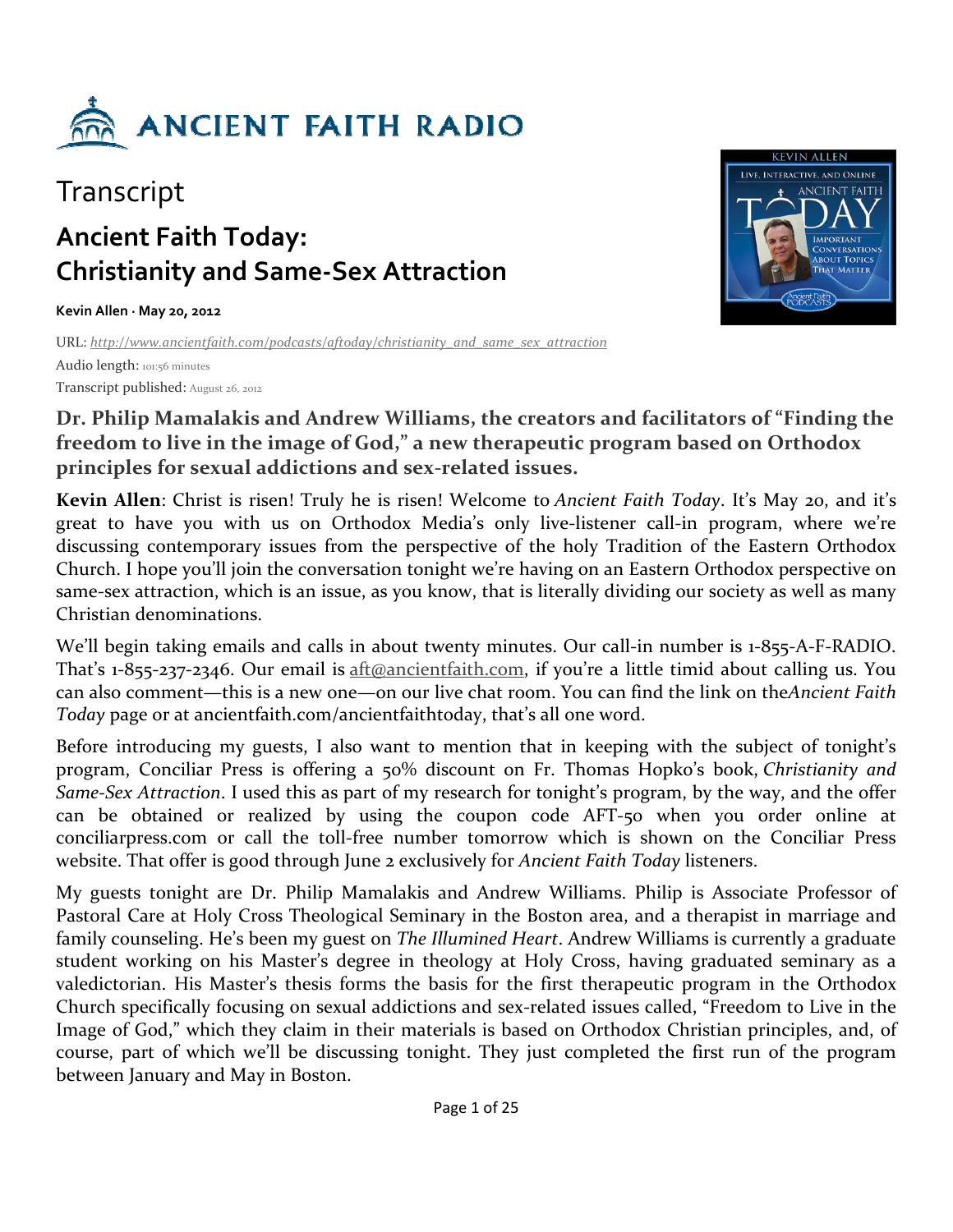We'll be discussing the issue of same-sex attraction in some depth this evening, as well as some of the details about the program itself. I'm putting a parental advisory out there at this point. You may not want to have pre-high-schoolers listening. Philip Mamalakis, welcome to *Ancient Faith Today*!

#### **Dr. Philip Mamalakis**: Thank you, Kevin.

**Kevin Allen**: Andrew Williams, thanks for joining us. It's a pleasure to have you.

**Andrew Williams**: Thank you. I'm blessed to be here.

**Kevin Allen**: Let's get right in it. We've got a lot of material I want to cover, and if we have to go a little bit over our allotted 90 minutes tonight, I'm all game, because this is a subject I really want to understand and discuss in depth. Let me ask you gentlemen—and I know both of you will have a response to this—how do you approach the issue—as leaders, as theologians, as therapists, as facilitators of this program? How do you approach the issue of same-sex attraction?

**Dr. Mamalakis**: Kevin, this is Philip speaking. Before I answer that, I just want to tell you how glad I am that you're having this program, because there is a great need to have open and honest discussions around these issues. These are deeply personal issues, and oftentimes really emotionally and politically charged. So thanks for having us today.

We approach the issue of same-sex attraction *personally*. That is, we deal with people, not problems. People who, like all of us, are seeking the kingdom of God and struggle with various aspects of relationships and sexuality. One manifestation, or one expression of this is same-sex attraction. These issues are deeply connected to identity: how we view ourselves. But we don't identify ourselves according to our sexual desires, but that often gets confused. These issues are really related to intimacy, how we relate to others. Intimacy is related to but separate from sexual desire and drive, but that also gets confused. It's related to having relationships, allowing ourselves to be known and being known.

So we approach the issue of same-sex attraction in the context of living out our vocation, to love God and neighbor with our whole heart, mind, soul, and strength within the sacramental life of the Church in our most intimate relationships. In fact, it's *through* these struggles that we *have* communion with each other and with God, and through these struggles that we are saved.

**Mr. Williams**: This is Andrew, Kevin. Our culture tends to think about things in modernist categories, so we like to classify people into different groups, give them labels, but it's important not to categorize people. It's artificial, apart from anything else. Really, each one of us is unique; each relationship is unique. In *that* sense, there are as many different sexualities as there are people, but, obviously, these things fall into patterns, but patterns rather than labels.

Also I think it's important that we see sexuality not as something that's fixed or static, but something that's fluid. All of us experience change in our sexual desires across our lives. Change is inevitable. What we do with our lives affects who we are as well as being an expression of who we are. For example, this is visible in people who use pornography. They start with the kind of pornography that fits their particular desires, but as they do that, it changes their actual desires. What they see changes their desires, and you can see a progression. Like in any addiction, you can see a progression. So the desires do actually change. We like to think that desires can change in a positive way as well as in a negative way, so therefore, that's really the purpose of the program. Sexuality forms from our very earliest years, maybe even from before we're born, and continues to change throughout our lives.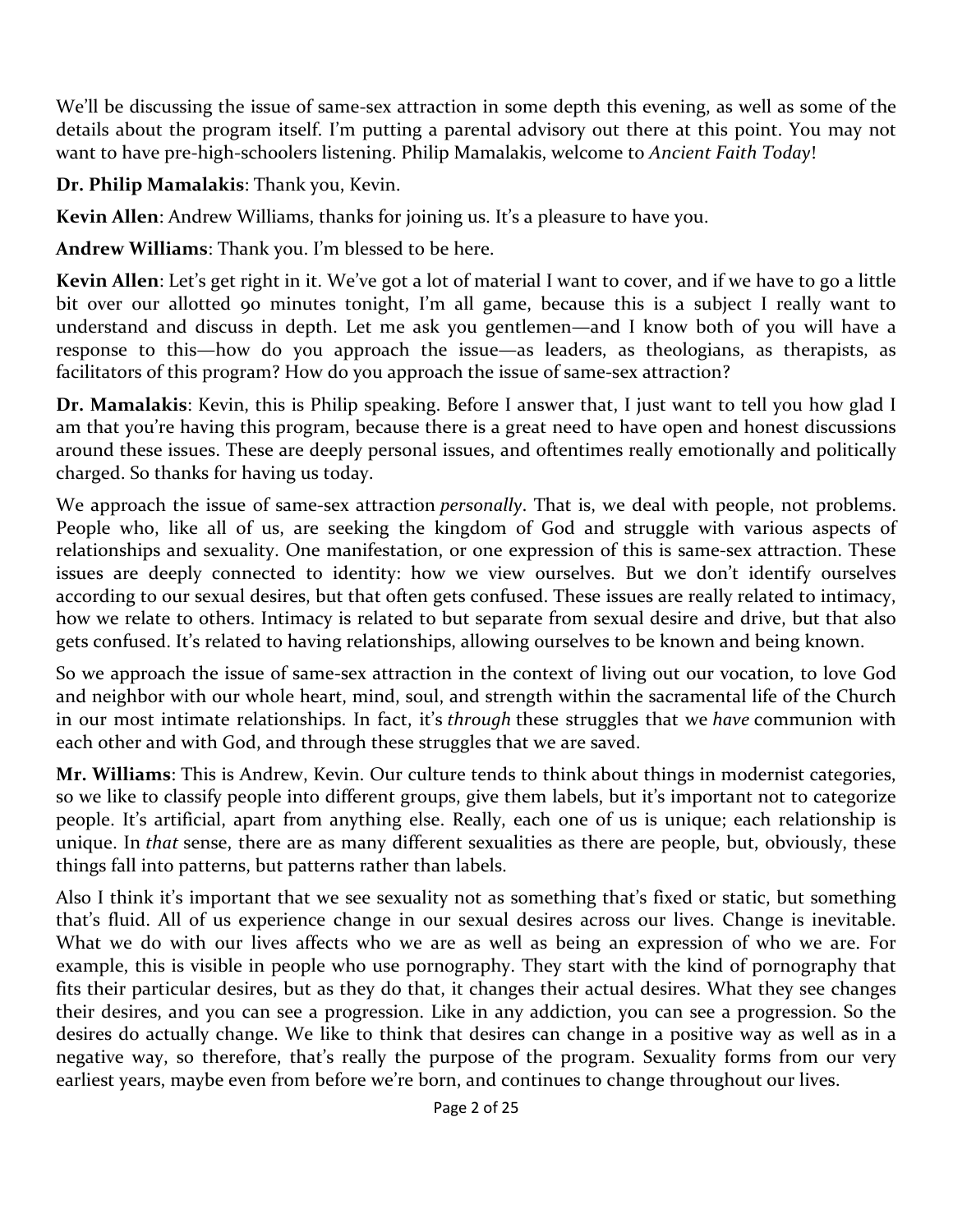**Mr. Allen**: You mentioned the fluid nature, and when we start to talk about gender, I want to come back to that a little bit, because that, I think, requires some clarification, but before we get to that point, because that is in my question list, I want to ask you this one. Obviously, though, there is a segment of our population—of all populations, in fact, as I understand it—who are erotically attracted to people of their own sex. So what does our tradition, our holy Tradition, scriptural Tradition, teach about the causes of homoerotic and/or same-sex attraction?

**Dr. Mamalakis**: Kevin, we actually don't focus so much this explicitly on same-sex attraction as a condition that has causes. Rather, when we think about sexuality, it's part of our make-up, and it starts with what we've received genetically, and it's shaped through relationships. We know that the primary relationships that we have with our mother and father play a disproportionate role in our sense of identity and our experience of intimacy, and as we grow and we enter puberty, our sexuality develops and forms, again, in the context of our relationships or in the absence of relationships.

Along this process of growth and development, we have experiences, both constructive and destructive, that affect us in terms of intimate relationships and sexuality. In the face of this development and growth, the Church offers a path of *true*intimacy and communion in our whole lives.

So when I think about the best answer in terms of the causes, what comes to my mind is the Gospel from today when Christ is asked about the man who was born blind from birth. They ask him, "Who sinned? He or his parents?" Essentially, asking Christ about the causes, and Christ's answer in the Gospel today is [as] relevant for us today in this discussion as it was back then, that is, so that God may be glorified. So we focus on *how* we glorify God in the face of these struggles and experience the true intimacy and communion that comes from that life in Christ.

**Mr. Williams**: Yes, but I think the tradition doesn't talk very much about the causes of these things except inasmuch as we talk about the passions. We talk about the passions in each person and how to treat them, and about love and how to express it in a way that's honoring to God and neighbor, and how to pattern our lives so that we can grow into that way of being.

You mentioned again about fluidity and sexuality, and I think that's also relevant, actually, to causes. I can give you an interesting example, because sometimes we've experienced on at least two occasions that somebody who has come with an issue that *isn't* actually same-sex attraction—for example, misogyny, a kind of a hatred or a fear of the feminine—has actually then *experienced* same-sex attraction as part of the process of healing from the misogyny. So this is when the hatred of the feminine turns into a love for the feminine which sort of gets over-activated and comes out in a sexualized expression. It usually doesn't last very long, but it's interesting because that's a cause that you wouldn't necessarily think about, and it's a temporary phenomenon: it comes and it goes away again.

**Mr. Allen**: One of the things that certainly our young millennials deal with, and one of the reasons why they're so upset with so many religious conservatives is over this idea of *choice*. A majority of secular psychologists and psychiatrists, even some contemporary Orthodox theologians—Fr. Tom Hopko, Metropolitan Kallistos Ware come to mind—acknowledge that sexual feelings and dispositions whether they be same-sex attraction or heterosexual, and we've talked a little bit about this—are not necessarily chosen by the individual. My question is: if this is true, that is, that not everybody chooses what they're passion is, if you want to say it that way, or their sexual tendency is, why should and how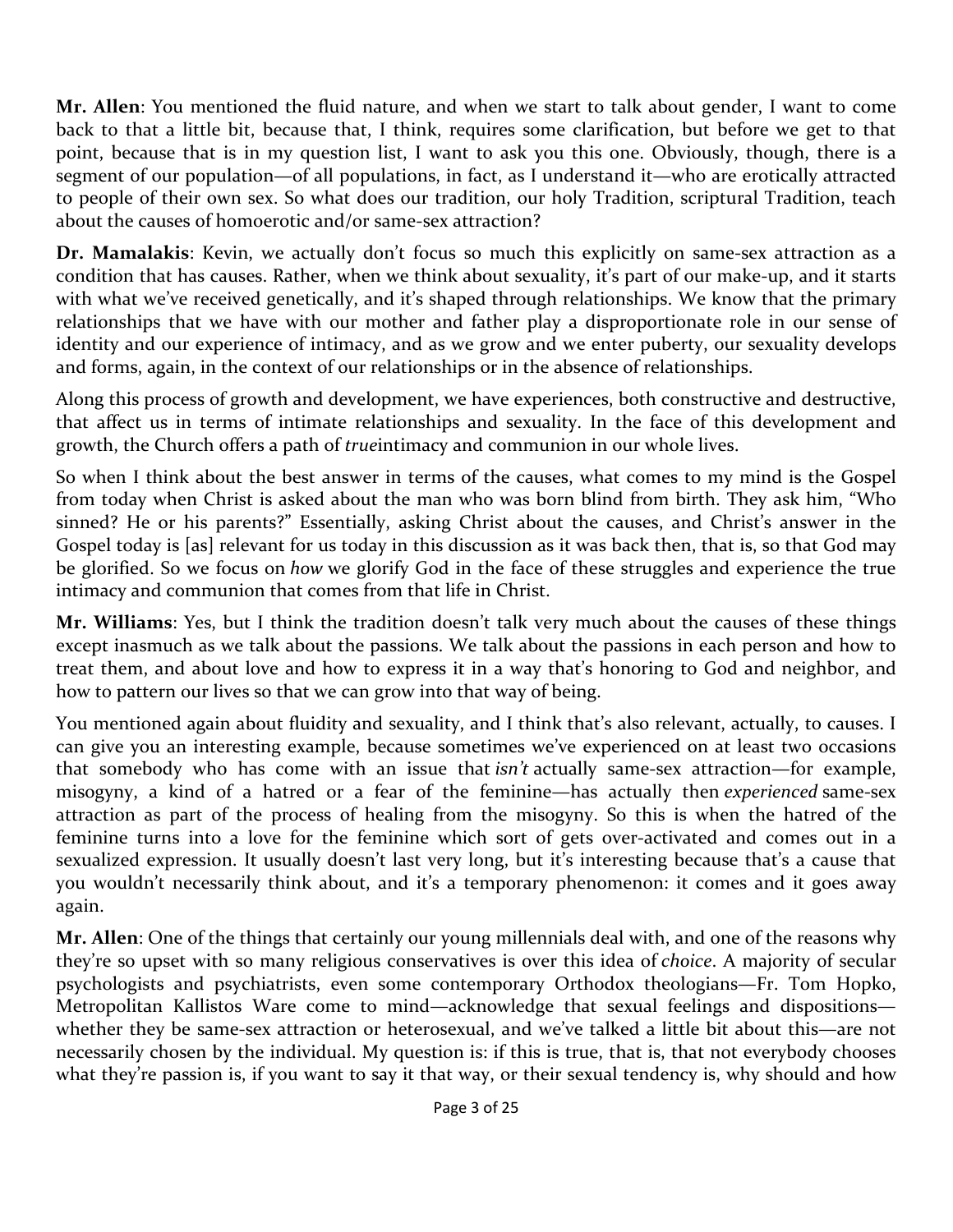should people with long-standing SSA (same-sex attraction) impulses be told that they must reject them in order to live a Christian life?

**Mr. Williams**: This is a complex question, and it's certainly true that most people, especially inside the Church, do not experience this as a choice, but it's also important to note that some people do. Some people actually deliberately say, "This is a definite choice, and I'm making it for these reasons."

**Mr. Allen**: Yes, we've heard that.

**Mr. Williams**: "Society has this problem, and this is a critique of society." So that does exist, and that does exist even occasionally within the Church, but most people, it's true, in the Church, do not make this as a choice. Also, it's an interesting note that there is a different pattern here between the sexes. It's definitely true that more women would experience this as a conscious choice than men. Men tend to experience this as something that they're kind of dragged into, as it were; they're forced to acknowledge in themselves that they don't choose.

I think this is, again—I mentioned passions—this is related to passions. I don't explicitly choose any of my passions. I may have a tendency to get angry. It's not something I choose. I don't *want* to get angry, but I do get angry. So I think this is a good parallel here: we don't choose our passions. We are formed into this way of living, and we attempt to allow ourselves to be formed out of it.

The other thing that I think is very interesting about your question is the question of rejection. I think it's very important to say that it's not good to reject any of our desires, because another word for rejection is basically repression, and this is not a healing answer. Our tradition is not about rejecting parts of us, but about exploring the dark recesses of the heart. We are supposed to look into our hearts and find what darkness is hidden there and what it indicates about who we are so that we can deal with it.

We talk about mortification of the passions, and I think that sometimes may be a little bit confusing language, because it sounds like we just want to kill the passions. What do we mean by that? Christ defeated sin, not by *killing*, but by dying. When we mortify the passions, we are putting them to death by death, by our own willingness to sacrifice ourselves, in love of God and in love of neighbor. It's not about rejection of our desires, but the transformation of all of our desires, sexual or otherwise, out of love for God and for neighbor.

**Dr. Mamalakis**: The question of rejecting, Kevin, oftentimes comes from this perception that these desires I have are a problem, and I want this problem to go away or this problem is bad. Really, the way we approach this is not that these desires are a problem to be *solved*, but they're a fact. They're a fact that they're there, they're real, and they're transformed in communion of love. They're transformed as we, like Andrew mentioned, go into the dark recesses of our souls and bring that out. The goal is not to overcome these desires or make them heterosexual desires, because same-sex attraction, again, is not necessarily a problem to be solved—and that's a huge problem in the debate today!

**Mr. Allen**: It is. It's a big difference, too, as you know.

**Dr. Mamalakis**: If the presence of these desires is a problem, then I *have* to get rid of them! Once they realize, well, that's impossible, then they come to a logical conclusion: I must embrace them. But the goal is not to reject them, but to seek the kingdom of God in the face of them, that the path toward the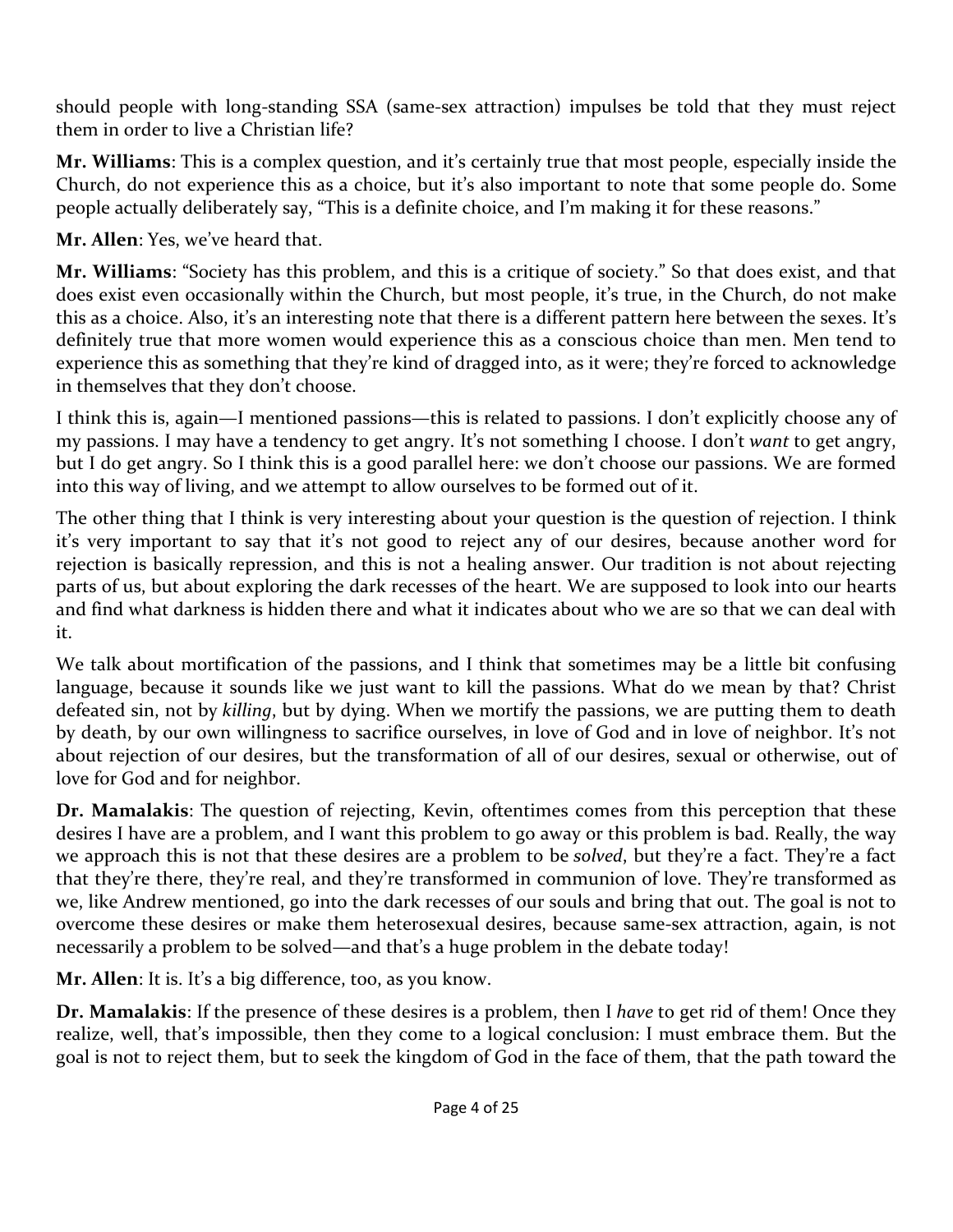kingdom of God is going to be *through* these particular struggles, and that path is what the Church lays out for us, and *that's* what we focus on.

**Mr. Allen**: With everything, that's a very therapeutic approach which our tradition gives us, thank God, for that. Philip, does the Church differentiate pastorally between sins or passions, based on whether they're homoerotic or heteroerotic? In other words, are fornication, adultery, and homosexual activity—all sexual activity outside of marriage, say—are they understood as equivalent sins in need of healing? The reason I ask—I want to slip this in and turn it over to you guys—is this: I've heard some gay folk in the Church say they feel they're sins are seen as the greater of two evils when compared with heterosexual issues, adultery, etc. So please respond.

**Dr. Mamalakis**: The best answer is no, we don't differentiate. Christ shares that to look at a woman with lust is the same thing as adultery, essentially putting all levels, if you will, of sin as equivalent. Pastorally, they're different issues, but if we somehow label these particular struggles as "These are *really* bad, unlike 'normal' sexual sins," this *doesn't* reflect our faith, and it loses sight of our focus on loving persons and calling *all* to seek the kingdom of God. Love sees persons, not better or worse degrees of sin.

This type of thinking seems to be informed by a sense that heterosexual is normal, with normal sins, and same-sex attraction is *ab*normal, with *ab*normal sins. This leads to misguided treatment approaches, such as, on one hand, a permissiveness toward premarital heterosexual relations. "Oh, that's *normal*." Then also a reaction against same-sex attraction, as if the goal is to have everyone to have *normal* sins, and we reject that.

**Mr. Williams**: I think that's right. I think that's the ideal situation. That's the situation that we *should* see in the Church. What we actually see in the Church is not always like that, unfortunately. We do hear the word "homophobia" bantered about nowadays, and it's definitely overused, but it does exist. It's a real phenomenon. If we're not actually afraid of the same-sex attraction itself, then we're afraid of having to face it. We're going to be afraid of one thing or the other. Sometimes we criticize people with same-sex attraction for making it the center of their identity, but we have to realize that a lot of the time they do that because we do it to them. *We* make it the center of their identity as soon as we find out that this is a fact about them.

I think that all the sins you listed are the same—the fornication, the adultery—because [of] the nature of sex as an icon. What I mean by that is in the Old Testament we see that God speaks of Israel as his bride, and in the New Testament Christ speaks of the Church as his bride. So sex is actually an icon of these relationships. If I have any lustful thoughts for anyone other than my wife, I am being unfaithful, and it doesn't matter if my lustful thoughts are for a man or a woman or whatever. If they're not for my wife—and even if they are; if they're *lustful*, they're probably not good—they're certainly outside of that relationship, it's unfaithfulness. Our standard, I think, on sin, is to say that my sins are worse than anyone else's; I'm the chief among sinners. That's where we start.

**Dr. Mamalakis**: Kevin, if I could add, I think also in the pews or the reaction from the communities and from people is, "I would much rather have my child struggle with drug addiction or struggle with other things. It's much better than if they struggle with this." So we do see that, like Andrew mentioned, there is that fear; in the community we see it, but that's *not* the position of the Church.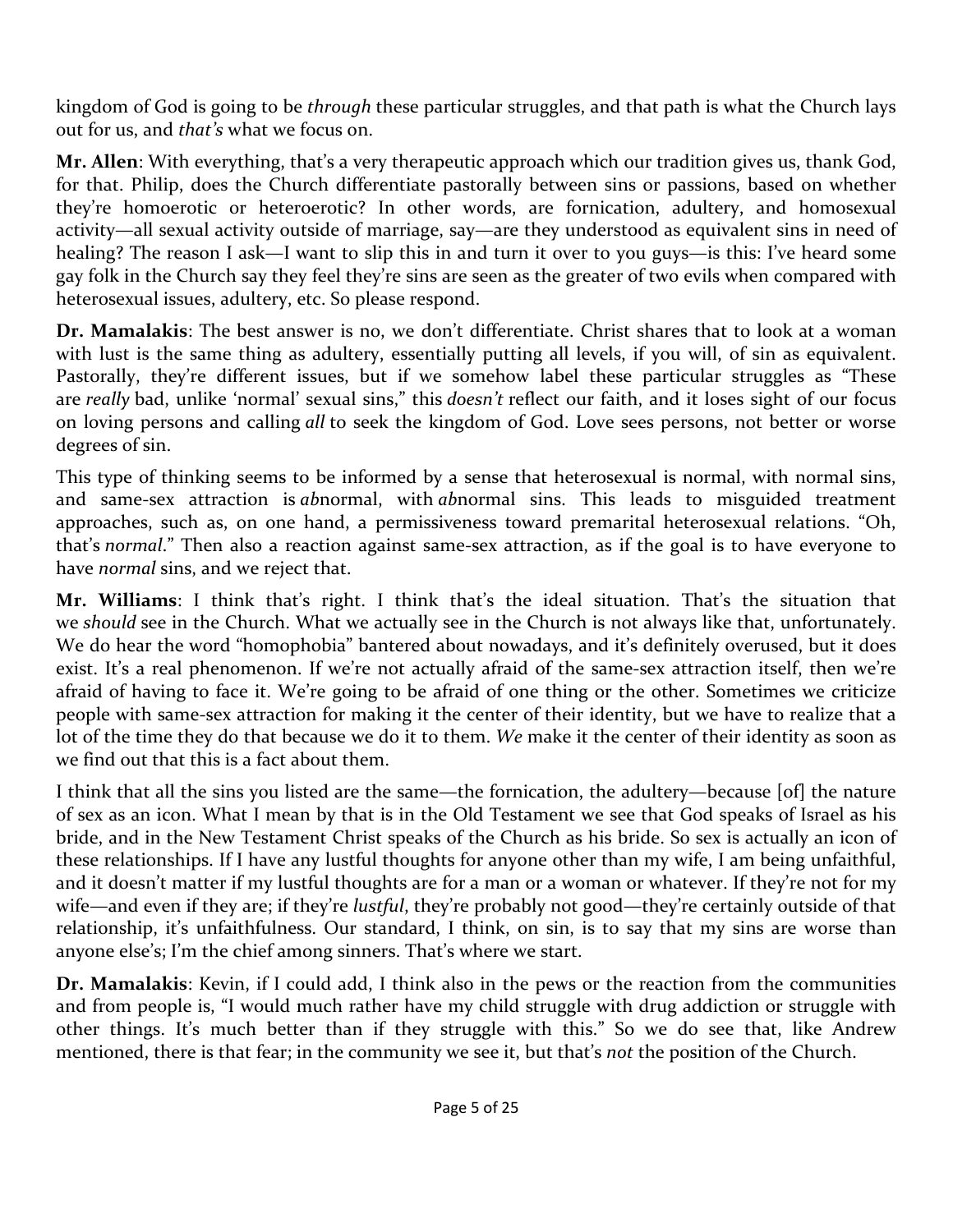**Mr. Allen**: I have a question from Ionis who is chatting at this point, and my producer is sending it my way, and it asks the question as to whether same-sex sexual activity can ever be considered healthy by the Church.

**Dr. Mamalakis**: When we think about sexual relations as healthy, when we use the language of health, the way we would understand that is that the purpose of our relationship is for salvation, so when we think about "healthy," we think about: "Are we growing in Christ? Are we pursuing righteousness?" And when we look at that, we say, "Where does the Church reveal to us the place where sexual contact is in the context of a healthy, godly relationship?" And of all the Christian relationships we have, in all of our lives—brother and sister, parent and child, community member—all of these relationships are called towards righteousness, but it is only within heterosexual *marriage* where sexual contact is part of that journey towards righteousness and healing. So when we use language of "healthy," the language we might use is "toward salvation, righteousness, and healing," and that is *only* within that marital bond.

**Mr. Williams**: I would say, to add to that, the other thing that is important is that there are no relationships in this fallen world that are perfectly healthy, so all of our relationships have some degree of health, some degree of unhealth, and really we're talking about a question of that. Every relationship that involves love has something to do with God's love, because we can't love other than through God. So there is an element of health in any relationship that involves love, but at the same time, if it's a relationship that is moving away from reality, the reality I was talking about that's portrayed in the icon, the reality of marriage as we understand it, then to that degree, it's unhealthy.

**Dr. Mamalakis**: Kevin, just to continue on what we said that we approach things personally, my answer to the email or to the caller would be a personal question: Tell me *why* you're engaged in sexual relations with this person. Tell me about the relationship. Tell me about who you are, and tell me about this relationship. Then, from within that conversation, we could better understand what it means to become healthy or to grow in a relationship.

**Mr. Allen**: Gentlemen, Seraphim, also from the chat room, asks whether there's a patron saint for people struggling with homosexuality. An interesting and good question.

**Mr. Williams**: It *is* an interesting and good question, and I haven't found a very good answer to it yet.

**Dr. Mamalakis**: We might say, what comes to mind…

**Mr. Williams**: We have several possible answers.

**Dr. Mamalakis**: ...is St. Mary of Egypt.

**Mr. Williams**: St. Mary of Egypt is the obvious one.

**Dr. Mamalakis**: There is an obvious example of somebody who really struggled with sexual addiction. Here we have a case of somebody who struggled with *horrible*sin, very shameful sin. If we were going to level sins, that would be at the top. Now, this woman, in her journey, the Church recognizes her on one of the five Sundays of Lent, that she has this place of honor. So we see this message that in the face of these terrible sexual addictions, she not only transforms her life, but she attains to a holiness that surpasses even the Monk Zosimos, who was a monk who lives his life. So that's one example that keeps coming up in our work of a kind of patron saint.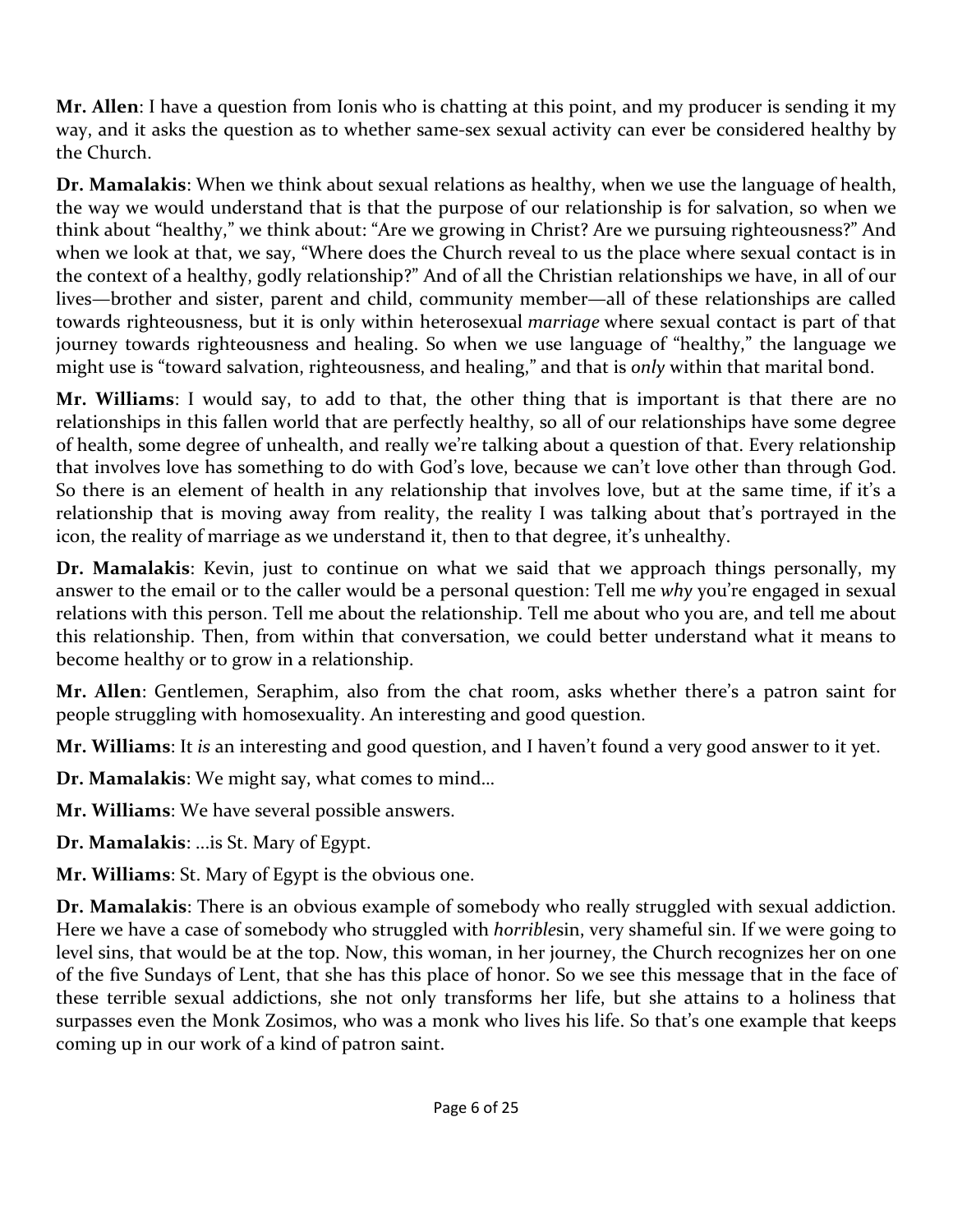**Mr. Williams**: It's true, and also there's a strong contrast drawn in the hymns of St. Mary of Egypt between the image, the icon that she portrays and the icon of the Mother of God, because of the part in the story where she can't enter the church because she looks upon the icon of the Mother of God, and then she's prevented from entering the church. So there's this contrast between "the pollution of past sins prevented me from entering the church"...

**Mr. Allen**: ...and the All-Holy one, yes. I don't want to get us into the subject topic of the legalization of civil same-sex unions or marriage. We're going to have another show on that in several more weeks as you both know. But I think, however, marriage is obviously a sideline of this conversation, and since all sexual activity, as we've been discussing, outside of marriage, is considered wrongful in the Orthodox Church as well as by other Christian groups, this is one reason we hear advocates advocate for the fact that there should be same-sex marriage, which our bishops have rejected. Do either of you want to make a short comment on that one?

**Mr. Williams**: I can *try* and make a short comment, but it may not be short. Again, it's not a simple question. We have to ask, "What is marriage, and do we have the right to redefine it?" Because if we're changing whether it's a man and a woman or a man and a man or a woman and a woman, then we're basically redefining it. The concept of marriage and our identity is all tied up with the question of masculine and feminine. Masculine and feminine, I think we have to say, are distinct realities from our experience of being male or female.

For example, in our tradition, we talk about the powers of the soul. We have these things which become the passions when they're corrupted, but when they're perfected they're powers of the soul. The two physical powers of the soul are sometimes called incensive or driving power, which becomes a fighting passion, and the desiring power, which becomes a concupiscent or acquiring passion. The first, the fighting passion, is seen as masculine in character, and the desiring passion is seen as feminine in character.

The idea is that each of us has both of these masculine and feminine powers of the soul inside us, and we're supposed to bring these things into harmony under the direction of our *nous*, which is the part of our soul that is receptive to God. Basically, our soul's relationship with God is what brings these masculine and feminine powers of the soul into a harmony, into a transformative relationship for God, or you might say a kind of marriage.

Because we're all a combination of masculine and feminine aspects, we can talk about the soul as a bride of Christ in a man just as we can as in a woman. And Israel, which is man's name, which is given to a nation, is spoken of as the bride of God in the Old Testament. God is beyond gender categories, but in relationship to us, he is the ultimate masculine. Likewise, Christ is masculine in relation to his Church, the bride, and we are all feminine in relation to God.

So marriage isn't an abstract concept that we can redefine; it's at the center of how we define reality. Scripture begins and ends with marriage. It starts with marriage between a man and a woman, and it ends with the wedding-feast of the Lamb. So marriage is the icon of the relationship between God and Israel, between Christ and the Church. Marriage is the icon of the order and harmony of the soul in each of us. Whatever we do with our definition, this is going to be the reality of marriage. We can't change that.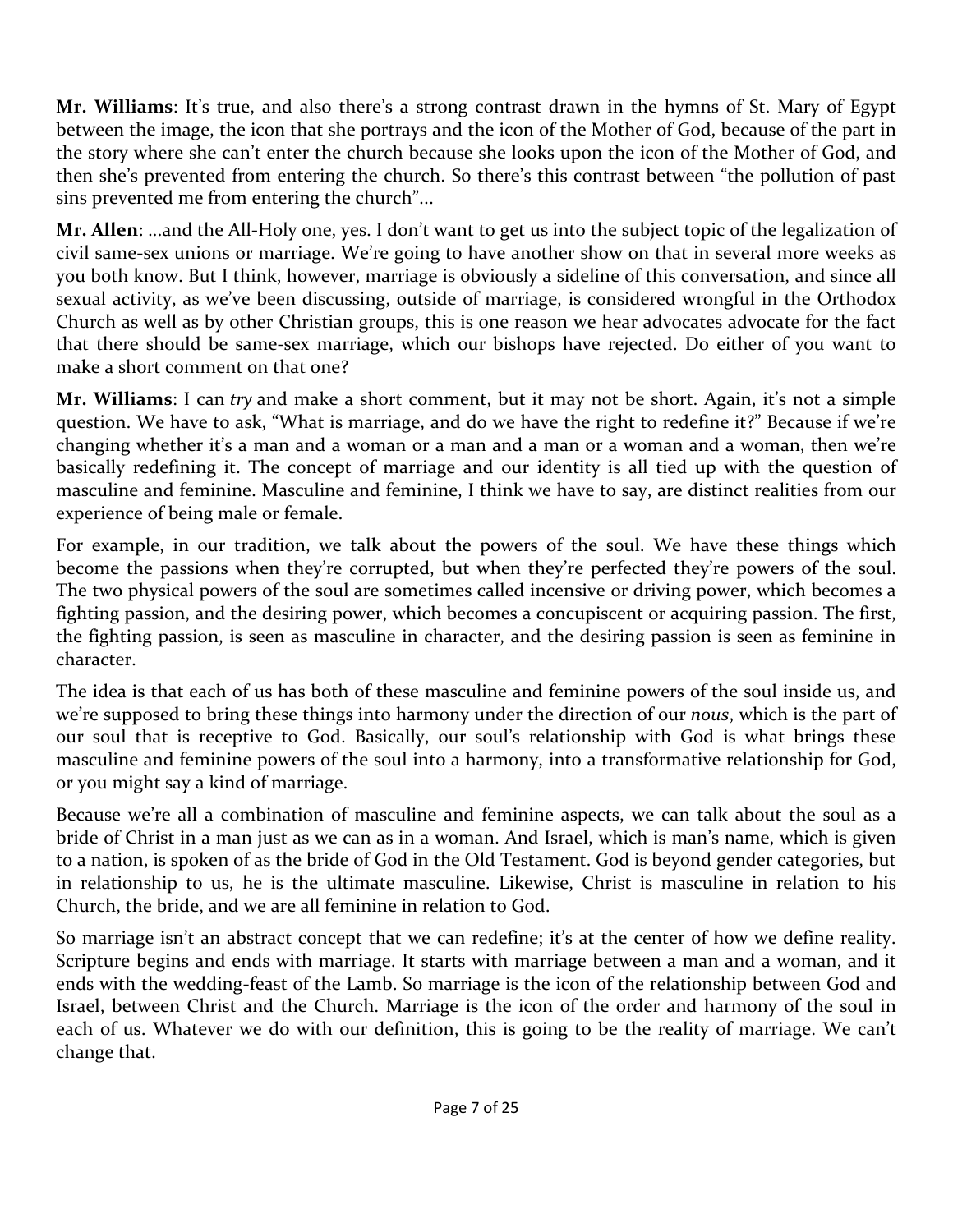**Dr. Mamalakis**: I will say that nobody comes to me who's preparing for marriage and tells me that I'm getting married because I'd like to reorient my passions in a union together such that I may be transformed. People get married for all sorts of reasons that have very little to do with how the Church understands marriage. St. Gregory of Nazianzus writes that "marriage is the key that opens the door to discover chastity and perfect love." The Church reveals to us this reality of what marriage is as a sacrament. Marriage is a path of our transformation in Christ, through our daily communion with another person.

This journey of marriage *is* specifically what the Church offers us to transform our distorted passions from selfish love to divine love, but most couples, that's really not why they come in to marriage. We think that marriage is where I'm going to get all my desires *met*. So what happens then is, when we're on this journey, people will come to a grinding halt and realize, "Boy, this isn't what I expected at all!" What the Church offers is: we don't redefine marriage to help people meet their desires, but we teach people, we offer them: this is just the *nature* of marriage, that God reveals to us this reality of marriage. He reveals to us this reality, and nothing we can do is going to change that reality.

**Mr. Allen**: I like that, and I hate to rush, but we're going to have to take a break. Before we do, I want to remind everybody that the lines are open. Troy, our screener, is ready to take your calls. We will take a break now. When I come back, I will ask a question from Nick who has been in our chat room.

\*\*\*

**Mr. Allen**: Welcome back to *Ancient Faith Today*. We're speaking on the subject of same-sex attraction from an Eastern Orthodox perspective. My guests are Dr. Philip Mamalakis and Andrew Williams. I would like to welcome to the program Nick from Beverly Shores, Indiana. Nick, how are you this evening?

**Nick**: Not too bad. How are you doing, Kevin?

**Mr. Allen**: Doing very well. Thank you so much for calling. What's your question, Nick?

**Nick**: I have a question. One of the burning issues in our culture today is the question of "Do I *choose* same-sex attraction or am I *born* that way?" In my research—the research itself, medically, has been limited; I'll admit that—at least the best that I have been able to find is that when you look at identical twins who are genetically the same, it seems like 20 to 30% of both identical twins have samesex attraction, which means that 70 to 75% do *not*. My question is: How do we correlate the medical evidence that seems to indicate that it's not a genetic predisposition to what I may or may not have misunderstood earlier, that there's a lot of choice involved?

**Mr. Allen**: Andrew, I think you might have spoken to that choice issue. Do you want to take a whack at that one first?

**Mr. Williams**: Sure. What I was trying to say—and maybe I didn't express myself very well—is that there's a whole range of things that go into making up who we are, of which our sexual desires are a part. There may be a genetic element to it, but I certainly would agree that it's not the major part. Apart from that, the reason why it can still happen and not be a choice, which I think is probably what the question was about, is because there are many other things that happen to us in our lives that we react to without it being a free choice. We are formed into the people we are through genetic material, yes, but also through even our experiences in the womb, our experience at the birth, our experiences in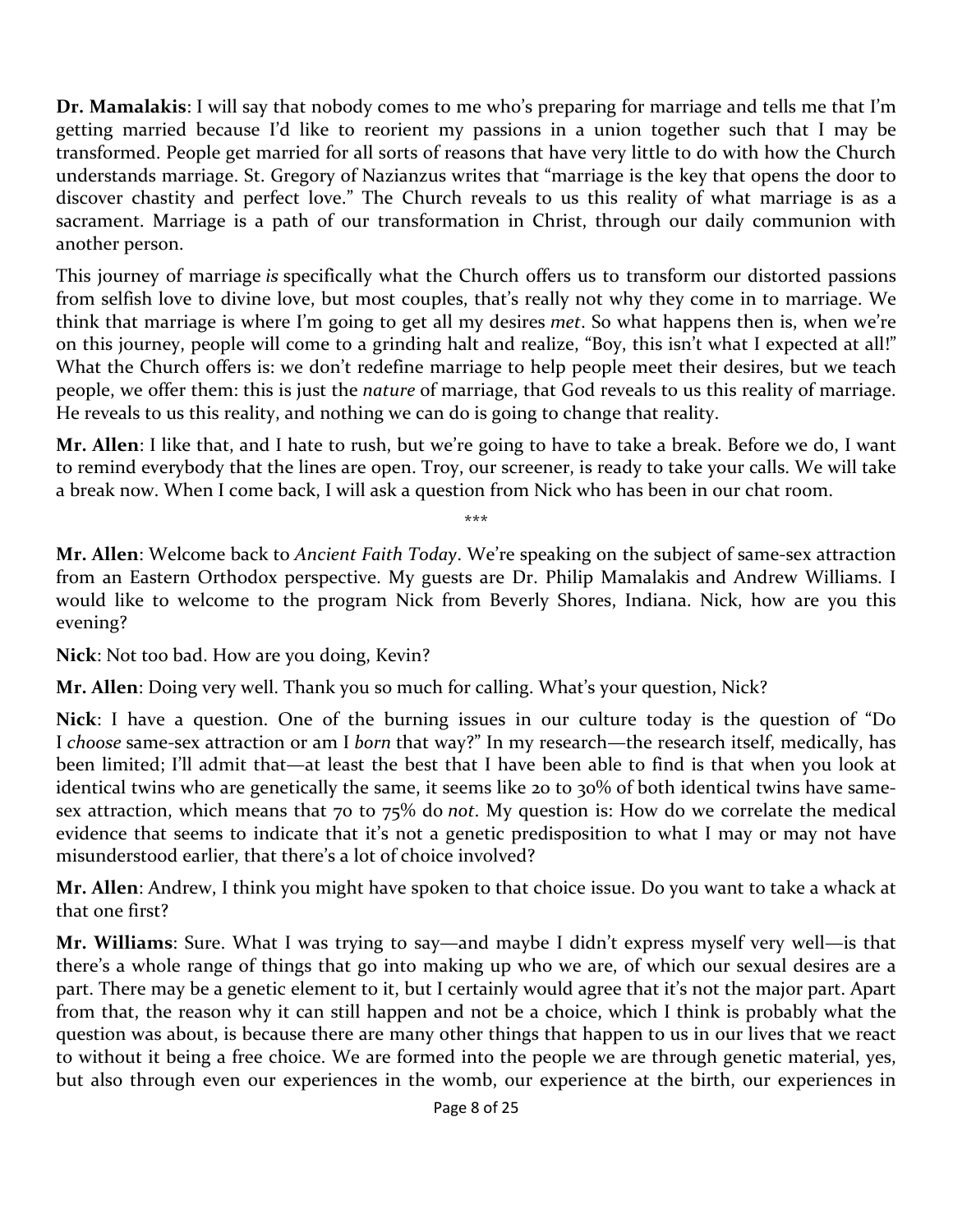relationships within our family, our relationships with our parents, our relationships with peers at school. All of these different things go into forming who we are, of which our sexuality is a significant part. I think it can be not a choice for all of these reasons, as well as the genetic reason.

**Dr. Mamalakis**: I would add to that that we have to distinguish between a choice and genetics. Some people experience this not as a choice, but the question between how much is nature and how much is nurture has been answered, and we know it's both, both on these issues. And that, as Andrew mentioned, that we have choices on how to respond, and our choices in terms of how we respond affect how much these desires control us or we can step forward in the face of these desires.

**Mr. Allen**: Nick, does that answer that question?

**Nick**: Yes, I think it does.

**Mr. Allen**: Thanks a lot for calling. Appreciate it.

**Nick**: Very good. Thank you.

**Mr. Allen**: You're welcome. Gentlemen, carrying forward on some of my questions here: Divorce and remarriage is considered adultery in the Church. Our Lord himself says so in Matthew 19, and the Apostles' Canon 48 reiterates this teaching that divorce and remarriage are grounds for excommunication. Yet we've seen a gradual relaxing of sanctions, one often hears, due to pastoral *oikonomia*, or mercy if you will. And also a gradual relaxation of penances even in the Church for those who want to remarry after they've been married. Is this simply a case of—and I'll address this to you, Philip, and then Andrew, you'll jump in if you want to—getting divorces and the Church just needing to accommodate them?

**Dr. Mamalakis**: I think the Church has a beautiful pastoral approach to our own limitations and our own failures, that this *oikonomia* for marriage is the Church's way of helping us get back on the path of chastity and transformation in Christ that is marriage. As we mentioned, many people get married with all sorts of different ideas about what marriage is. The *oikonomia* of the Church is a response to those who realize that they've gone the wrong way, and they desire to return or repent, to get back on the path and be married *for* the right reasons, *in* the right way.

This is why the marriage ceremony for the second marriage is not the same as the first marriage ceremony. The marriage ceremony for the second marriage is penitential. Some people misinterpret the Church's pastoral economy as an endorsement. However, *allowing* people a chance to repent is not the same thing as endorsing second marriage. We would never tell our children, "Don't worry about it, just get married, because the Church gives you three tries. If you don't make it the first time, don't worry." That's devastating! That the notion of economy maintains this tension between the belief that there's only one marriage and the recognition that in our fallenness, for a variety of reasons, people get lost and desire to repent.

So I would caution against marrying someone for the second time without really understanding what marriage is and without a real repentance, because without understanding marriage and a real repentance, they're destined to fail again. The Church knows this, which is why she prescribes exactly what she does.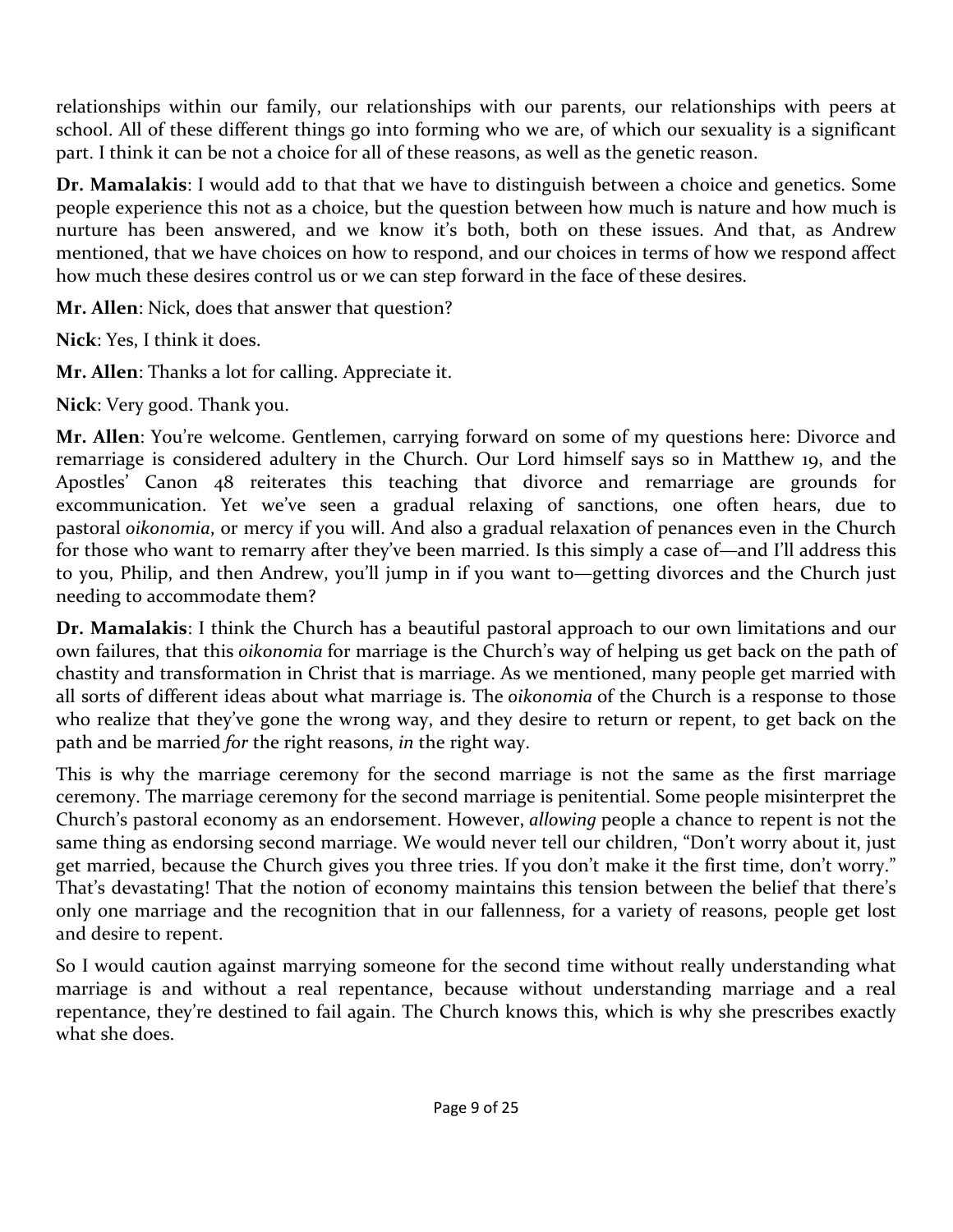**Mr. Allen**: Andrew, let me ask you a follow-up question on that one, and that is: Do you think, given this *oikonomia*, not that we're playing some kind of game with the Church, obviously, but do you think that the Church's view on homosexuality and/or homosexual marriage could possibly change or, in the words of our commander-in-chief "evolve" over time through *oikonomia*, or given enough time and pressure, just as, in this case, as Philip points out, remarriage has? Connected to that, then I will turn it over to you: Why is one ecclesiastical sanction on a sin relaxed, i.e., marriage, and not another, i.e., homosexuality?

**Mr. Williams**: Sanctions for both *have* been relaxed through *oikonomia*, so you can see if you look at the prescribed penances for the things in the canons and then you look at what we do today, the sanctions for both have been relaxed. There isn't a difference there. But we can't change our relationship with reality, because that's not*oikonomia*. *Oikonomia* is recognizing people's weaknesses, giving them a second chance. We can't change the nature of marriage, because as I said, marriage is an icon, and an icon, as we know, is something that is not only an image of a greater reality, but also mystically participates in that reality that it expresses. Marriage is an icon like that, and that's why Christ spoke so strictly about faithfulness and spoke out against divorce, because our earthly marriages are icons of this marriage between Christ and his Church.

As Philip said, we don't admit divorce; we recognize that because of our sinful nature, these things happen, and we *allow* a second marriage, but we make it have the character of a repentance, if we follow the Church's path and we do actually have a different style of service the second time around. So, yes, we can give people a second try, but we can't change the nature of marriage, because the sexual union between two men or two women is a different thing. It's not an icon of the same relationship of God and Israel or of Christ and the Church.

**Dr. Mamalakis**: In many ways, the issue of same-sex marriage comes in part from a confusion about the nature of marriage itself, that if we understood marriage how the Church understood it, it makes a lot more sense why the Church would say it is like it is, it is heterosexual.

**Mr. Allen**: I have a call from Maria from Chicago I'd like to take. Maria, good evening. How are you?

**Maria**: Hi! How are you?

**Mr. Allen**: I'm very well. Thank you for calling. What's your question, please?

**Maria**: I have a question about… I've heard the mantra before: "Love the sinner, hate the sin." I just wonder how that applies to Orthodox spirituality and same-sex attraction.

**Mr. Allen**: Good question.

**Mr. Williams**: "Love the sin, hate the sinner"? No. Is that right or is it the other way round?

**Dr. Mamalakis**: "Hate the sin, love the sinner." That's a great question.

**Mr. Williams**: "Love the sinner, hate the sin." For what it is, it has truth in it, but it's a dangerous phrase in a way, just because it's an artificial distinction. Our passions are really part of us. We have to acknowledge that reality. They don't take away the image of God in us, but they are really part of us. If we try and hate the sin in another person, I think it's going to be very hard to separate that and actually have that be a part of loving the sinner. I think we hate the sin in ourselves, and we love the person who's opposite us.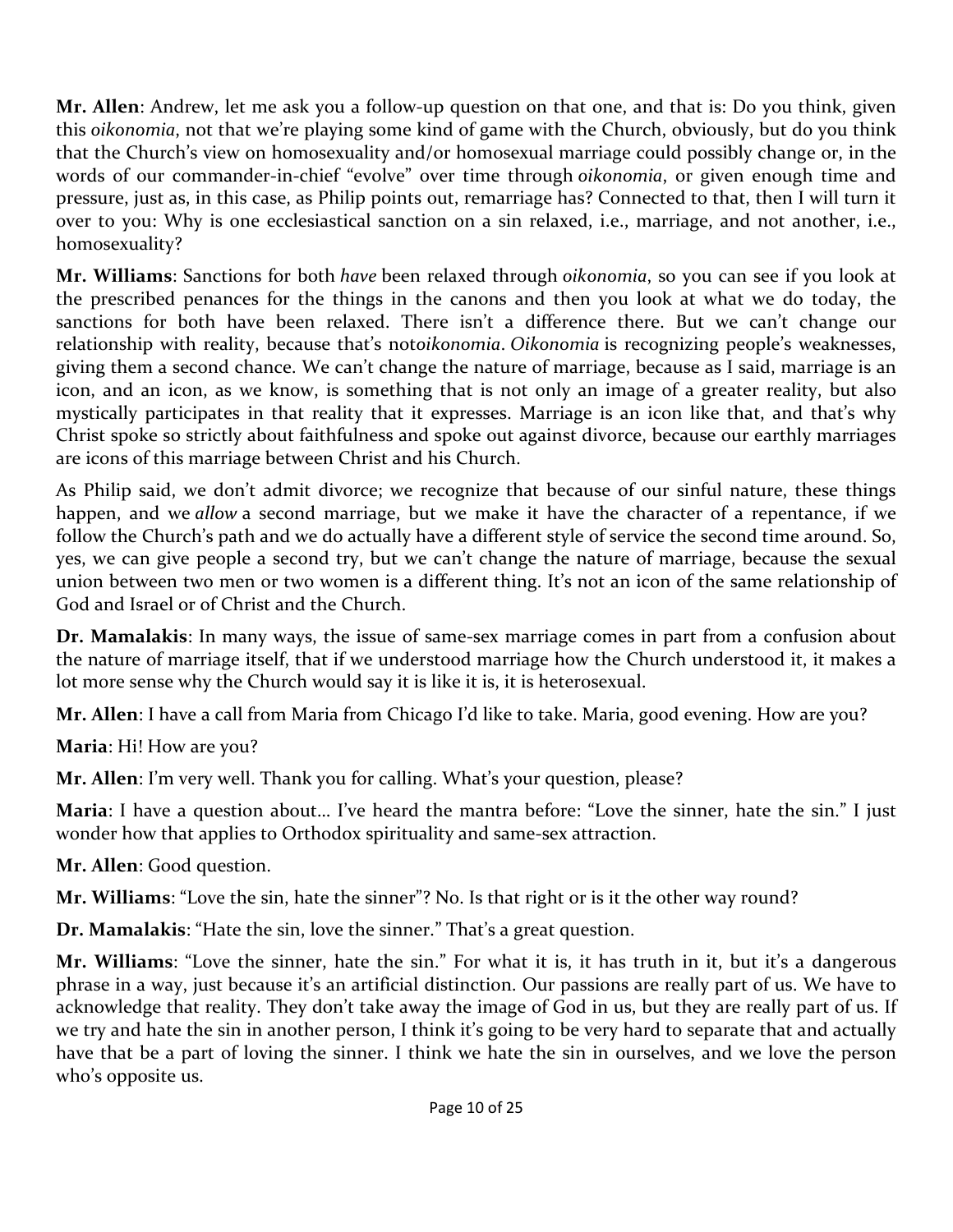**Dr. Mamalakis**: Maria, Elder Porphyrios mentions this, and he talks about: It's not so much "Hate the sin, love the sinner" as it is "Love the sinner, love the sinner!" That no one gains the kingdom of God by hating sin, but we gain the kingdom of God simply by loving the sinner, that that seems to be more resonant with our Orthodox tradition, that we *just* love the sinner. We see that in Christ's treatment of the prostitute before her stoning. He simply loved the sinner. And the way he handled the tax collectors, the way he spoke to the Samaritan woman. He didn't make a point to hate the sin; he simply loved the sinner.

**Mr. Allen**: Maria, does that answer your question?

**Maria**: That does. Thank you very much. I appreciate it.

**Mr. Allen**: Thanks for the call, Maria. I appreciate your calling. I have a question from an email. Amy asks, "What do you mean by 'in-womb experience for same-sex attraction'?"

**Mr. Williams**: That's a good question. I'm really giving all of the possibilities of things that can affect people's make-up: our personalities, everything about us. We know that in the womb, we're physically united. As a baby in the womb, I'm physically united with my mother, so what my mother experiences has an impact on me. That is going to have an impact already on what kind of a person I'm going to become. This again is related to that question of choices. I don't choose those things, but they affect me anyway. Lots of things in life affect me without my choosing them.

**Dr. Mamalakis**: So I don't think we have a specific answer as to what aspects of what a mother does affects the fetus in what ways. I think the point is very clear, like Elder Porphyrios writes: Parenting begins at the moment of conception, that we are aware that this is a life and that the life of the mother *and* the father actually affect the fetus in some way. Now, we don't have evidence or research to show which affects it in what way, but we know simply that how the mother conducts herself and the life around her affect this life.

**Mr. Williams**: We do have some evidence, actually, in that there was a psychiatrist in England called Frank Lake, working in the 1950s to the 1980s, roughly, and he was looking at some of these issues. He found that there was a correlation between the difficulty of the birth experience and some of these experiences and issues later in life. If people had a particularly difficult birth for whatever reason—if the cord had been tangled around their neck, any of these kinds of things that made coming out of the womb a difficult task—it had an impact on how people experienced sexuality and relationships later in life.

**Dr. Mamalakis**: We also have a lot of biological evidence, like in Fetal Alcohol Syndrome. We understand biologically very clearly that the life of the mother affects the child. We would simply add that it's the whole person that's affected.

**Mr. Allen**: One of the things that I have heard from priests is that there is really no uniform catechism or teaching and a singular pastoral approach for priests who are on the front line, obviously, in churches, for dealing with same-sex attraction. So my question is: are priests just kind of out there on their own on how to deal with SSA individuals and/or couples that may be inquiring or coming in?

**Dr. Mamalakis**: Kevin, part of the beauty of Orthodoxy is that the way we approach things pastorally is *not* uniform, that it really comes out of the relationship between a person and his or her spiritual father. Part of the *challenge* is oftentimes the pastoral approach is not uniform or consistent,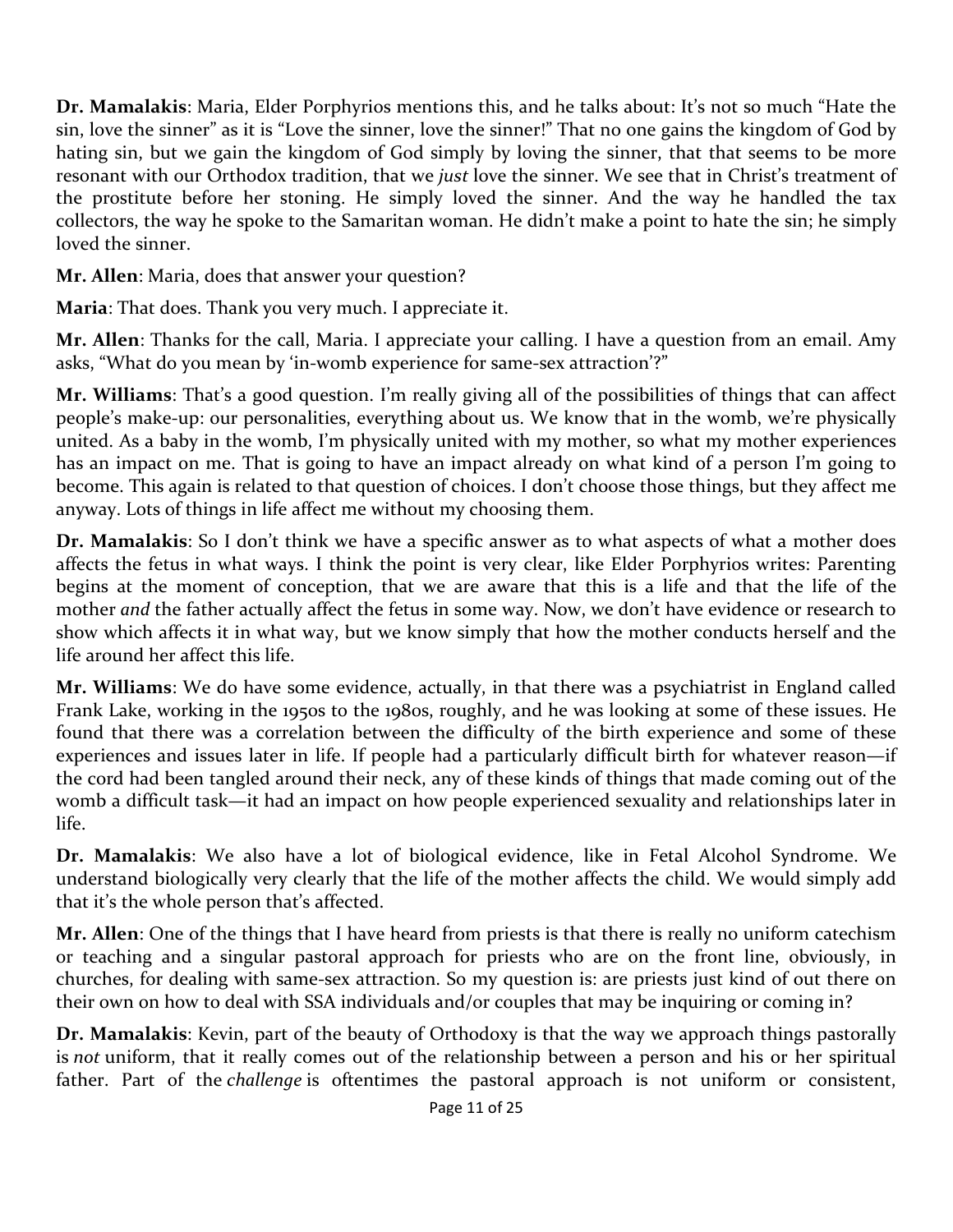particularly in areas where there isn't necessarily a catechism, there isn't a lot of conversation and clarity, and in a culture where there's a lot of pressures to think a certain way, and the terms of the debate have been defined in a certain way, which is why we put together this program: to offer some research and some experience and the thinking-through with our Orthodox tradition, to actually *help* priests and to support those pastors to understand the nature of the issues and the possible approaches, to kind of help the pastoral guidance be informed so that we can be clear where we stand firmly, and then how we pastorally allow for certain differences. Essentially, in this program, we're not adding to our tradition, but we're just attempting to articulate this timeless faith we have to that contemporary situation, specifically to address and offer resources for pastors.

**Mr. Allen**: I like it. I've got a call from Bruce from Yorba Linda. Good evening, Bruce.

**Bruce**: Hi, how are you guys?

**Mr. Allen**: We're fine, thanks.

**Bruce**: Good. The question I have, Dr. Mamalakis, is just a quick comment that does lead to the question. One of the struggles I had as a convert, before I converted to Orthodoxy, I felt that the Evangelical Church had taught me that homosexuality was wrong, yet I knew I needed to love the homosexual, and I felt this conflict of loving them, yet at the same time letting them know how wrong they were.

One of the things I've enjoyed about Orthodoxy, and I'm curious if you agree with this, is that ultimately now when I run into the homosexual who may or may not be attending my church, I don't feel any need to let them know how wrong they are, because if I'm not mistaken, if there's any judgment—that's a bad word; I hate it, but I don't know a better word to come up with—or any decision that can be made about them, it would come from the priest deciding to commune them or not, just like he would myself. I happen to be a married man. If I decided to go outside the commitment of my marriage, he may make the same decision to me. Is that a correct take?

**Dr. Mamalakis**: It's "Bruce" you said?

## **Bruce**: Yes.

**Dr. Mamalakis**: Bruce, I think you said it rather nicely. While there are some real pastoral [decisions] that priests have to make on these [issues], when we meet a person, we're meeting a person who has a *name*, not "a homosexual," that we look at this person. We look them in the eye. They have a name, they have a story, and we*love* persons. That love is healing, is real, and we're not watering down our faith simply by loving people. We actually recognize ourselves as sinners, and we act in love.

It frees us, and as Orthodox we're not in fear that if we love, somehow all the churches are going to allow same-sex marriage or something. We don't walk in fear; we walk in love, and this is a real powerful model that Christ revealed to us. As a fulfillment of the commandments, he simply loved. He didn't come to wipe out the Law, but he expressed [it]. This is how we express the fullness of the Law in this loving persons. I think you're right on, and it's freeing.

**Bruce**: That's great. Wonderful. Thank you very much.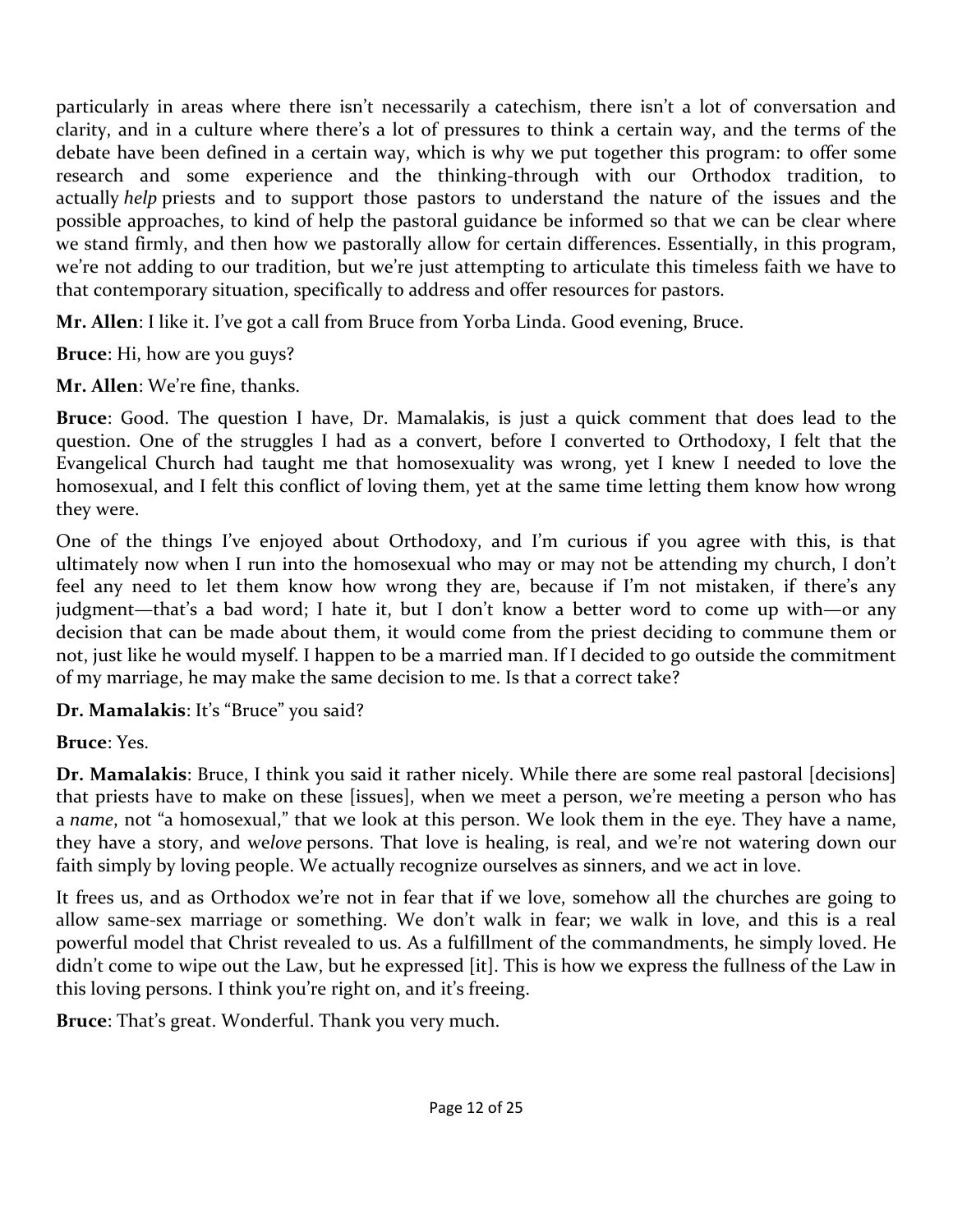**Mr. Allen**: Thanks, Bruce. Appreciate your call very much. I have a question from Hope, and she asks, "Is same-sex attraction and sexual immorality tied to a demonic spirit? Is this a common thing that would be a problem for a person being tormented by a demon spirit?"

**Dr. Mamalakis**: Is it a common thing for someone?

**Mr. Williams**: I can say that in my experience so far, I have met people struggling with same-sex attraction. I have not met any who have shown any signs of demon possession.

**Mr. Allen**: They can be tormented, though, right? People can be tormented.

**Mr. Williams**: Yes, all sin is demonic in one sense or another. We're at the mercy of our thoughts unless we learn how to be attentive to our thoughts and stop them before we [yield] to temptation.

**Mr. Allen**: And demons *use* thoughts, right?

**Mr. Williams**: The demons use that. The demons use our passions to inject thoughts into our minds that enflame the passions. So, yes, in that sense, that's true. But in terms of this being something that we give ourselves over to the demons any more than anything else, I haven't seen any indication that that would be the case.

**Dr. Mamalakis**: More tends to be given over to the passions of lust.

**Mr. Allen**: Which is a problem obviously for people struggling with that particular passion and for others that are struggling with their heterosexual passions as well. I am struggling here with the fact that we have about seven more minutes. I want to ask a question about gender identity which may take a little time. Let's try, and if we have to break and come back to finishing that up, we'll do it.

Here's my question, which we'll start with a statement, but then it'll end with a question. There's obviously a great deal of confusion in our culture today about what gender and gender identity means. According to the extract that I got from the "Freedom to Live" materials that you sent me, you don't seem to define gender identity in terms of simply masculine or feminine or by body parts either. You write that, "Gender identity is relational, iconic, and dynamic." I must say that, having read that, I thought to myself, "That sounds a little, I don't know, wishy-washy or a little open-ended." So my question is: What do you mean by that? How do you understand gender identity in terms of "relational, iconic, and dynamic," and how does that differ from other views of gender?

**Mr. Williams**: I'll start with Adam and Eve. St. Ephrem the Syrian says that before Eve was taken out of Adam, the original human was both male *and* female. Similarly, I said earlier that in terms of gender, each one of us has a soul that reflects both masculine and feminine aspects of personhood, and that these are brought into harmony by the *nous*, the soul in relationship to God.

To make this clearer, we'll talk about gender in an iconic way in terms of the human vocation to be a priest, a king, and a prophet. This idea actually comes from Dr. Tim Patitsas, who's the ethics professor at Holy Cross. We think of the kingly character as being essentially masculine, and the prophetic as being essentially feminine. We all have both these aspects in our soul, but the relative priority of these is different. So men will generally show a priority of the kingly aspect over the prophetic, and women will generally show a priority of the prophet over the king. But the central location, for all of us, male or female, is that of a priest. We reflect Christ's high priesthood. We are called to sacrifice ourselves for others.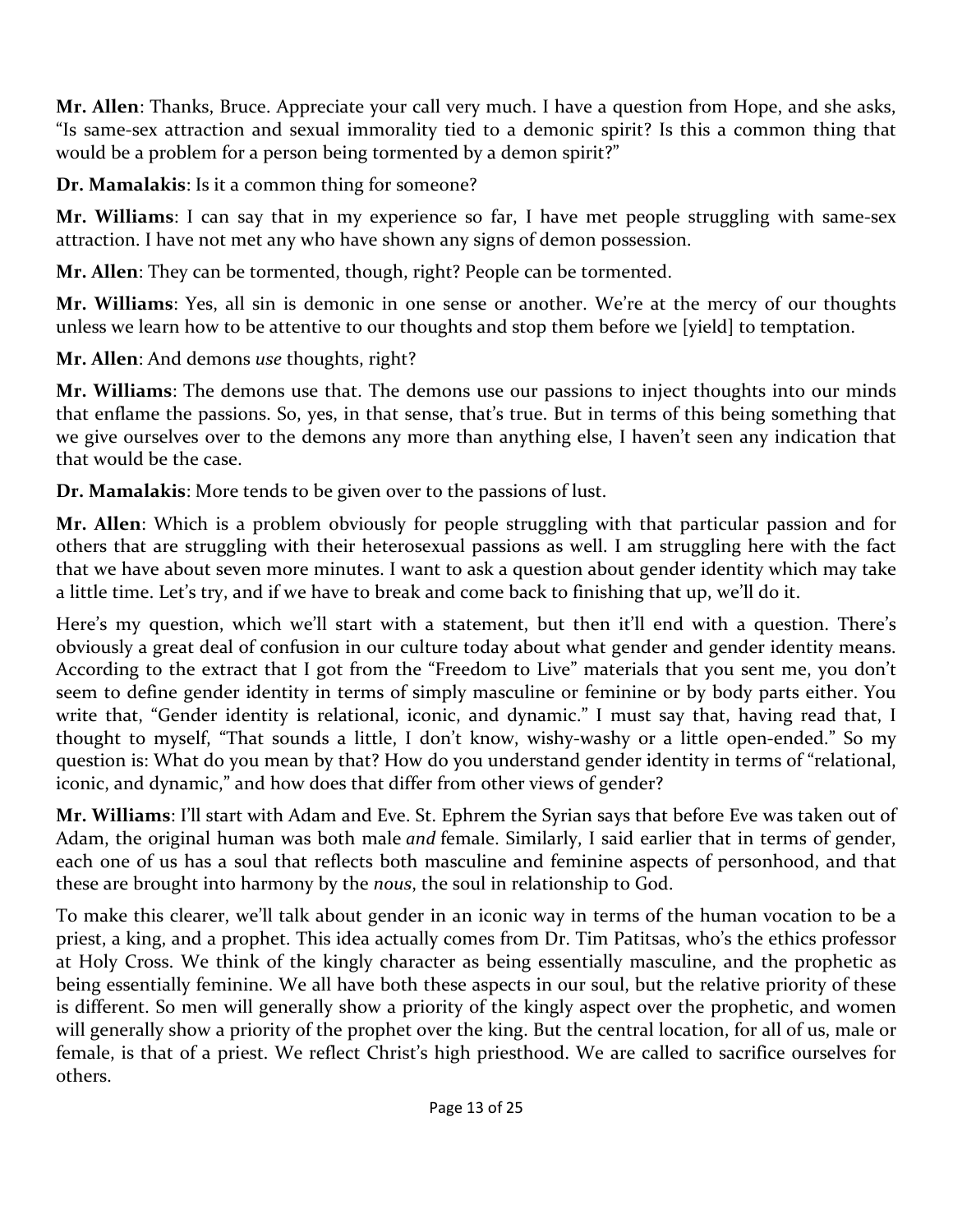St. Maximus the Confessor says that the human vocation is to reunite all of the differences in the cosmos. Creation proceeded by God's separating things, separating the light from the darkness and so on, and so the *re*creation proceeds by *re*uniting all these things, but in a new way. Because they have existed separately there's a diversity in the union. So he talks about, and he says we have to *start* this reunification with our own differentiation into male and female, and that this will culminate even in overcoming the distinction between the uncreated and the created. Of course, this is fulfilled in Christ, through his incarnation, death, and resurrection, but also through his marriage with his Church, so we all play our part in this through transformative relationships.

When I say transformative relationship—which we also call *chiasm*, but that's another term… *Chiasm* is actually a literary term. It's about reflection, so you pick up something and you reflect it again, and then you can reflect it back again. This is what happens in a transformative relationship. We open ourselves to the other person. We stand opposite each other. We are on different sides of the divide. We're different, if we're male and female or if we're talking about the top of the chain, uncreated and created. And we offer to one another what we have, and it gets returned with something of the other person in it.

The best, easiest example of this is the Holy Gifts in the Liturgy. God gives us wheat and grapes, and we put part of ourselves into that gift, making it into bread and wine, and then we offer it back to God. Then God puts himself into those gifts, literally, and offers them to us. We receive from him the same thing again, but now it's the Body and the Blood of Christ. We receive it into our bodies, and then we offer our bodies, having received that, as a living sacrifice to God. It's this constantly expansive, growing relationship which is transformative.

We see this in parallel as the relationship between a man and a woman. This is how it should work if we're really fulfilling our iconic vocation. We make an offering. I make an offering to the other, and she transforms it and offers it back, and this operates on all of the levels, from spiritual to physical. That's what happens in marriage. Through this offering and receiving, we're transformed into a fuller humanity, a more perfect masculine and feminine in each of us. But our primary gender identity, then, is actually as a priest, as one who offers himself to the other.

**Mr. Allen**: But you're not saying—or correct me if you *are* saying—that, again, we're not saying there are no differences when it comes to gender. I'm just concerned about opening the doors to even more possible confusion. Christ himself says, "He who made them at the beginning, male and female."

**Dr. Mamalakis**: Exactly. And I think what Andrew is saying is we see the nature of reality here, that the way God has created reality, that we can't reduce what it means to be a man or what it means to be a woman into sort of role or any sort of category, because that just won't fit. So if you imagine what it means to be a man as a cowboy, well, then cowboys shouldn't cry or shouldn't have any tenderness, and if you imagine woman to be a princess or something, well, she shouldn't be strong. These simply are not true, and when we force *persons* into these categories and boxes, abuses and distortions occur. We get confusion because we don't really *fit*those stereotypes.

What we fit, the reality as revealed to the Church, is we are *all*, each of us, called to be priests, to selflessly offer to one another. So there's a commonality between all of us, and in our priesthood of all believers, then the male has the kingly and the prophetic, and the woman the prophetic and the kingly. So between genders, what we see in this relationship of back and forth and of giving, that there's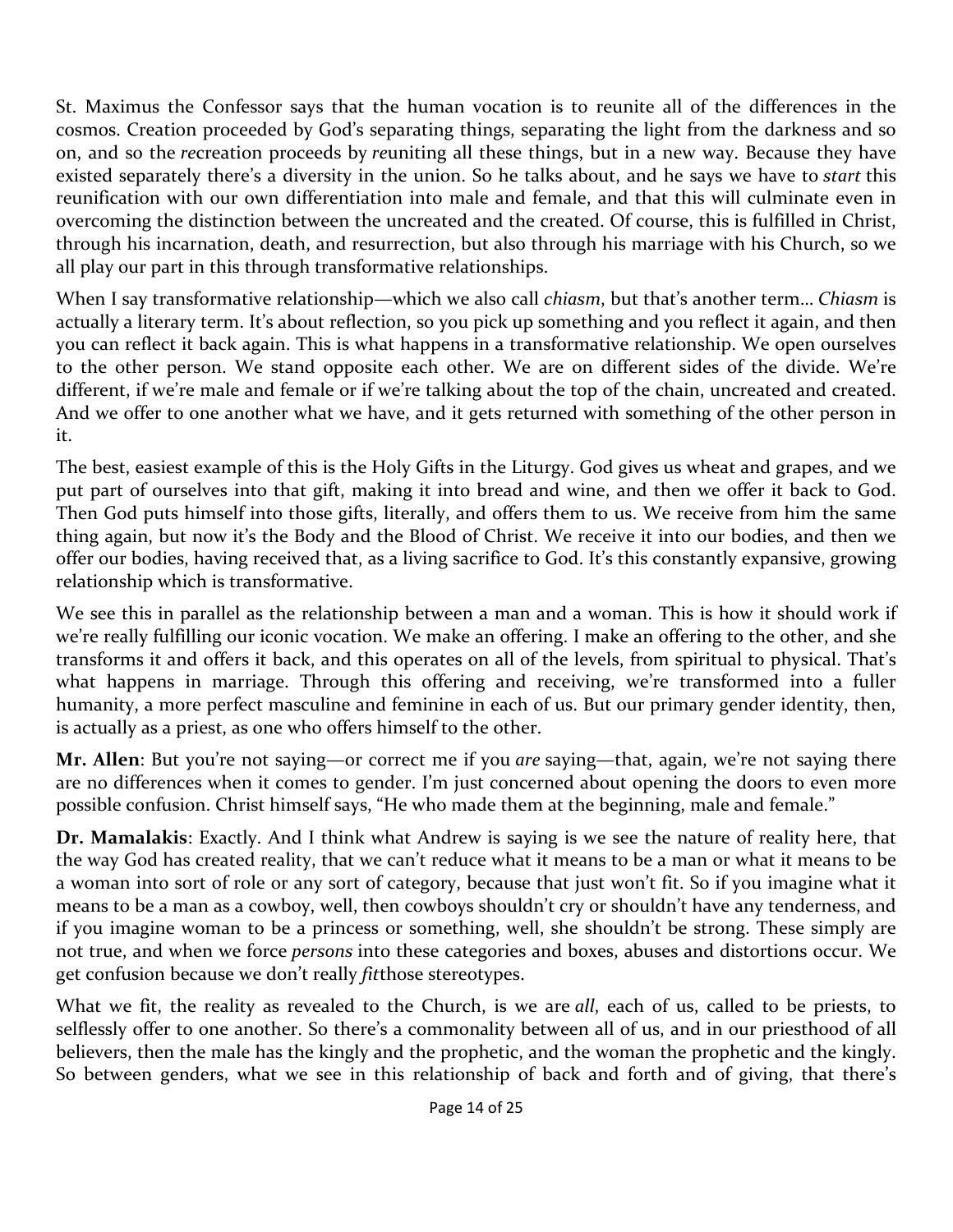similarities, but there's differences. In fact, those differences are very important so that this back and forth actually happens.

We really, in relationships, focus on chastity, purity, and selfless giving in love, which then allows our own real uniqueness to come through. So you'll get a man who might be maybe more effeminate, or a woman who might tend to be more masculine, but that's part of the uniqueness and diversity of creation, but it still fits within this dynamic and this relational and iconic experience.

**Mr. Allen**: Thank you for that. I appreciate that. We have a caller, but I'm going to ask our caller to hold while we take a short break, and when we come back, I will put on Kimberly from Los Angeles who wants to ask a question, and hope you'll stay with us on *Ancient Faith Today* where we're discussing same-sex attraction [from] an Eastern Orthodox perspective.

\*\*\*

**Mr. Allen**: Welcome back to *Ancient Faith Today*. We're speaking with Dr. Philip Mamalakis and Andrew Williams on the very important subject of same-sex attraction. My producers, [whom] I can hear in my head and you can't, would like to say that there's no way we're going to finish this program in the next half-hour. I would like to request that we carry on a little bit further, because this is a great show, great guests, great questions, great callers, and I want to continue on just a little bit further.

I have a call from Kimberly from Los Angeles. Kimberly, how are you this evening?

**Kimberly**: I'm great. How are you?

**Mr. Allen**: I'm very well. Thank you so much. What's your question, please?

**Kimberly**: I am a college student in L.A., and I just happen to have always had many gay friends, and I really agree what they've been saying on the show. I've always treated them with love and felt that it's not my place to judge. Not that I'm partaking or encouraging their lifestyle; I just love them as a person. I've encountered people within the Church and outside that don't always agree with that, and I'm wondering how to practically deal with people who are disgusted or just don't agree with being friends or loving people who are same-sex attracted.

**Mr. Allen**: Great question.

**Dr. Mamalakis**: Kimberly, great question. When I think about an answer to that, it goes back to "Love the sinner, love the sinner," that even those who will be confused by your treatment of people, we respond with love to *them*, and we witness that, you know, "This is not what I think and this is not how I'm going to relate. You're free to not agree with me. I'm simply going to love you in response." That when we see people who say, "Why are you talking to them?" or "You shouldn't be doing that," it's oftentimes, we don't know why, but it could be fear or you're betraying your faith and our response is to love those persecute us for doing what we think makes a lot of sense.

**Mr. Allen**: Kim, does that answer your question?

**Kimberly**: Yes. Definitely.

**Mr. Allen**: Thank you for your call. Appreciate it very, very much. I have a question from Amani, who asks, "Does same-sex attraction prevent taking communion?" He doesn't clarify whether it's a tendency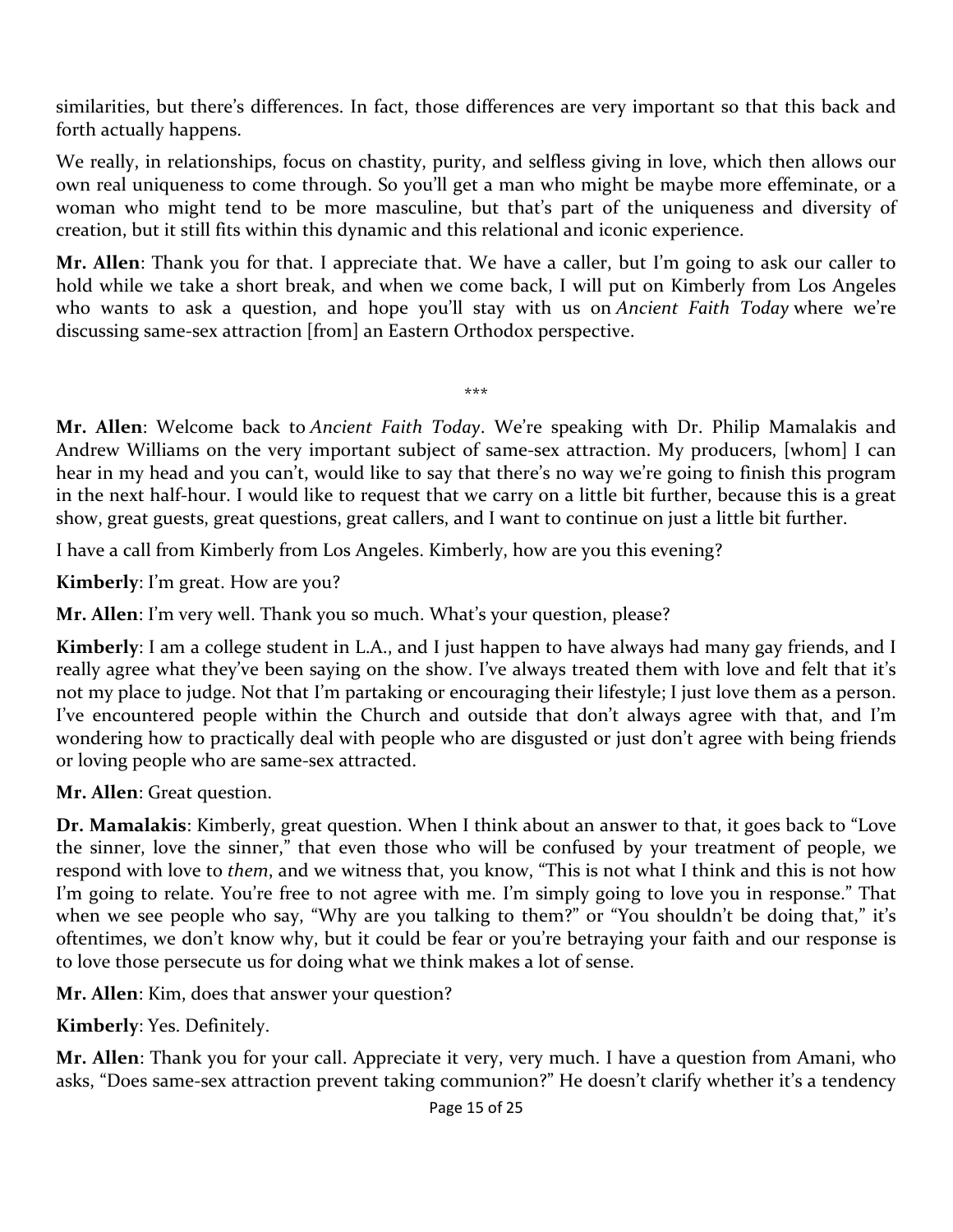or a passion or whether someone is acting on that passion, but he's asking, "Does SSA prevent taking communion?"

**Dr. Mamalakis**: If same-sex attraction prevented taking communion, then none of us should take communion, because like any sort of struggles that we have, and there is no one who lives and sins not, and there is no one who lives and doesn't struggle with passions, we would all be prohibited from taking communion. It's the nature of the Eucharist to actually be this communion that we bring, we open up our brokenness to Christ and he responds in love. The presence of same-sex attraction does not and should not prohibit communing. The acting out on a lifestyle is a different story, but the question was simply the presence of same-sex attraction.

**Mr. Allen**: I have a question from John from California, who asks, "Becoming Orthodox and having same-sex attraction tendencies, passions, what have you—would you wait to be chrismated before dealing with this issue or go ahead?" I think you've answered it with your previous [answer], but that is his question.

**Dr. Mamalakis**: Without over[simplifying], I would *hurry* and become Orthodox! By that, I don't mean to rush the catechism process, but we believe that within the Church is a real healing process, and a real communion and a real encounter with God. To encounter the love of God enables us, paradoxically, to see our brokenness even more deeply. And the more deeply we see our brokenness, the more we encounter his love. So with good catechism, I would hurry on up!

**Mr. Allen**: I appreciate that, Dr. Philip. I really do. I read this—and I actually read this in Fr. Tom's book, which we're discounting through June 2 on Conciliar Press and by Conciliar Press. I read in his book that the Orthodox view is that sexual relations, sexual intercourse, is sanctioned between a man and a woman in marriage, and can then only be capable of expressing divine love, but same-sex relations in incapable of expressing divine love. I've heard words used like "narcissistic" and "not the way God intended" and "lacking procreative purpose" as *reasons* for this. Can you respond to that, though? Why would it be that one is and one isn't?

**Mr. Williams**: Obviously, I can't answer for what Fr. Hopko was talking about when he wrote that, but I can certainly take a stab at what I think he might be getting at. Divine love he was talking about, it's the same thing, again, that I mentioned: the love of God for us. This is the love expressed between God and Israel, between Christ and his Church. As we've already said, these are both masculine-feminine unions in our understanding of gender as being something that's not about our simple existence as male and female, but our existence as male and female are iconic of these greater masculine-feminine realities. These are iconic.

Maximus is talking about the need to join together the uncreated and the created, the noetic or spiritual world and the physical world, heaven and earth, paradise and the inhabited world, and male and female. For sexual intercourse to be a true icon of all these unions, it *has* to be a joining together of male and female, and that's an expression of divine love. Just as marriage has to be between a man and a woman in order to be a true icon of the marriage of God-Israel or of Christ-Church.

With regard to "narcissistic" and "narcissism," of course, means "self-love," and St. Maximus says that self-love is the root of all the passions. Pretty much everything we do that drives a wedge between us and God is rooted in narcissism in that sense.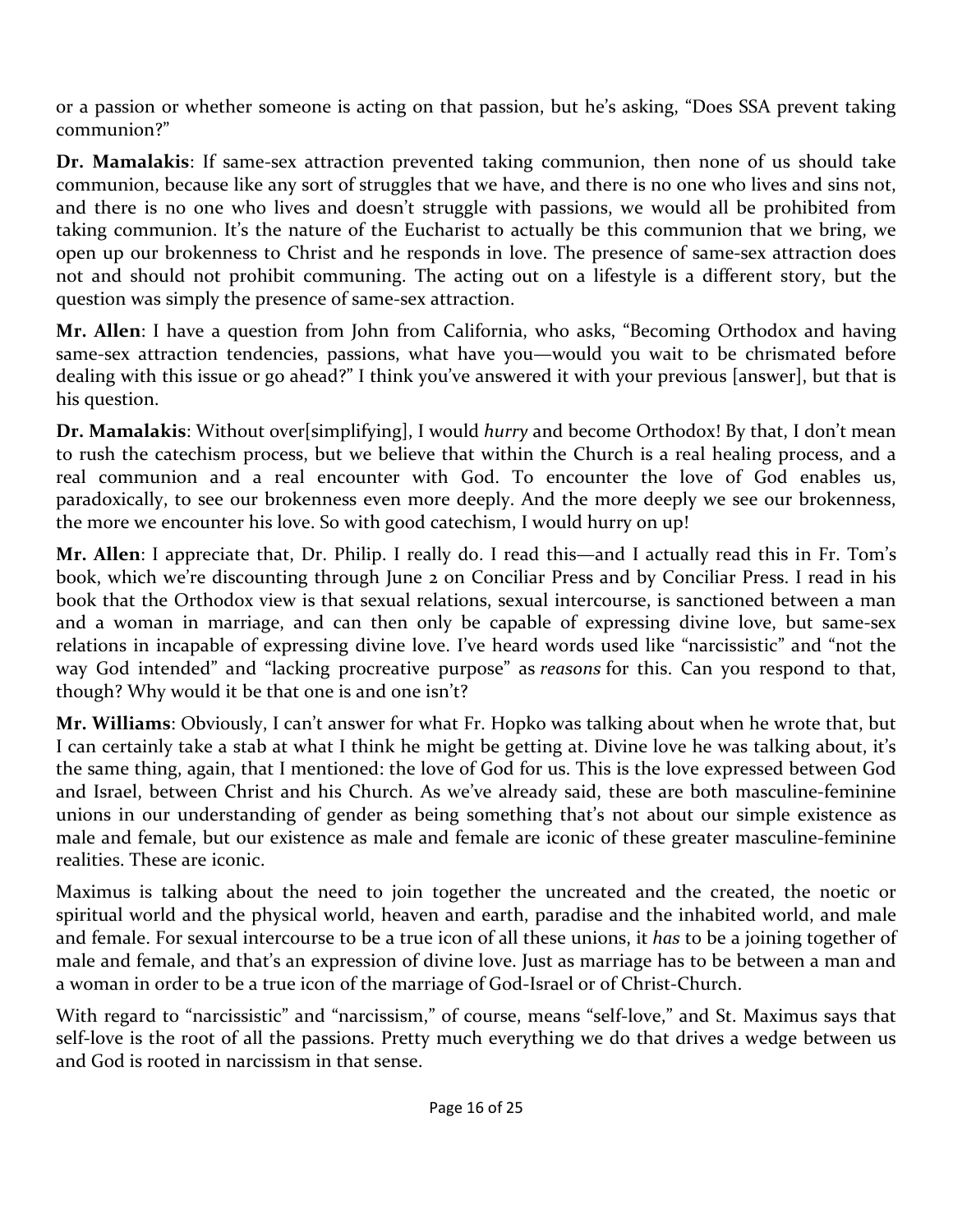**Mr. Allen**: I like that answer. I think that's very illumining. Thank you so much, Andrew.

I have a call from Amanda from Massachusetts. Amanda, good evening. How are you?

**Amanda**: Good. How are you?

**Mr. Allen**: Fine, thank you. Thank you for calling. What's your question, please?

**Amanda**: I'm calling about people who are born with both male and female parts and how they make a decision of how they want to be and how that affects their relationships as they get older.

**Dr. Mamalakis**: Amanda, that's a great question, and what I think we've seen as we understand the Orthodox perspective is that that person *now* is going to challenge these categories of cowboy and princess, but that person will not challenge the reality that he or she is called to be priest, is called to serve and to love in relationships. In that service, his or her uniqueness will still manifest itself, but he or she knows they will never fall into a simple category, and we won't be able to get our heads around a category, but really they're still completely and fully a person.

The Church actually frees us up simply to love [him] or [her] is a person, even when he or she can't be even used within our language; we don't have a neuter category in the English language, but that doesn't change the fact that this is a full person, fully human and fully called to become priest and to be transformed in real intimate relationships.

**Mr. Williams**: I think it's an important point about categorization, which I mentioned at the beginning. We *want* to categorize people. We want to classify them so we can understand who they are by their classification.

**Dr. Mamalakis**: So they can check a box on a form, too.

**Mr. Williams**: Exactly, and this is not about reality. This is a very serious issue, because in our society what happens in most cases when people are born in a way that makes it unclear whether they're male or female is that doctors decide to assign one sex or the other. Often this is done, in a sense, arbitrarily. It's based on what is the easiest operation. It certainly doesn't take account of spiritual realities. Then [there is] somebody who's been artificially assigned to a sex that may not be appropriate.

**Mr. Allen**: Amanda, does that get to the heart of your question?

**Amanda**: Yes, it does. Thank you.

**Mr. Allen**: Thank you for your call, Amanda. Appreciate it very much. I have a question from J.J. from the chat room, and it goes like this: "I was born a male, but have identified as a female all of my life. If I have a relationship with another male, is that same-sex attraction, or would it be same-sex attraction if I had a relationship with a female?"

**Dr. Mamalakis**: If we're going to try to categorize things, we're going to be confused on how to respond. I would suggest that J.J. as a person to be in relationships that are close, that are pursuing chastity, and what does it mean to be a priest in his relationships or her relationships? And as we pursue priesthood, within the sacramental life of the Church, that the Holy Spirit actually provides clarity. If we're going to try to find clarity anywhere else, it's not; it's going to lead to confusion. Clarity will come in Christ through the Holy Spirit as we pursue righteousness and chastity within the sacramental life of the Church.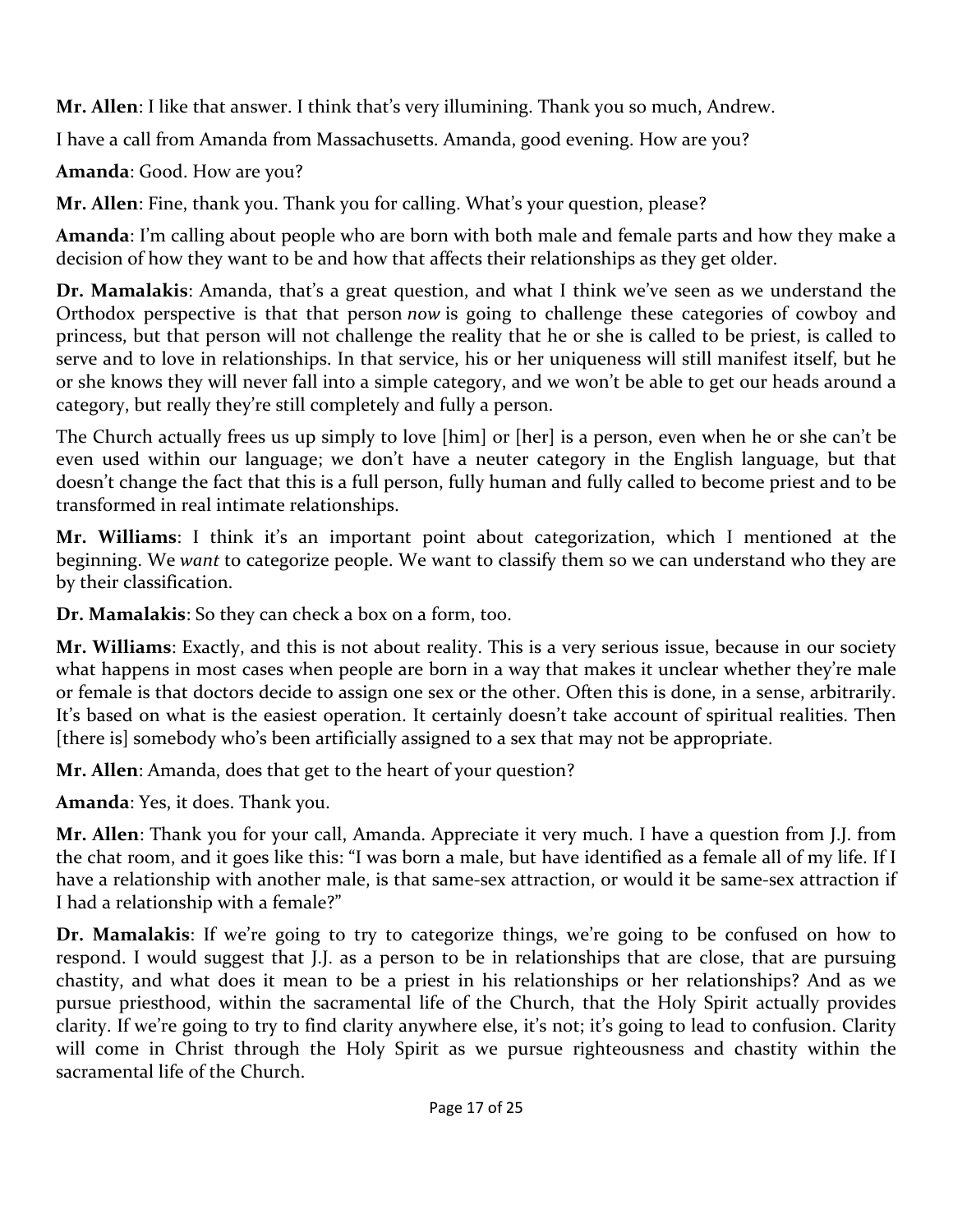What is same-sex and what is heterosex? I'm not sure I can answer that; neither would I. My question would be: What does it mean to follow Christ, to die for Christ, and to pursue this righteousness and chastity?

**Mr. Williams**: I think that's right. It's impossible to make assessments of this nature without its being personal. This is a question for J.J. to discuss with a priest who *knows* him or her and can help with the struggles and the issues on a personal level.

**Dr. Mamalakis**: And can get to know him and to get J.J. to know himself. Absolutely. This is *why* we approach it personally, because it resists formulaic answers.

**Mr. Allen**: I understand, and it makes it tough to discuss these on a radio-talk format, but I appreciate the nuance that you're bringing to this discussion.

**Dr. Mamalakis**: Kevin, can I just interject? Let me just interject, Kevin: I think there's something to be said, that these kind of things cannot be addressed on a radio show. I think that's an important point. If we're looking for an *answer*, we're probably down the wrong path. We want to look for a relationship. We want to be [or] come into a relationship with a guide, with a spiritual father, in a community, and there the *path* is revealed to us rather than the answer to a question. We can only do our best on a radio show.

**Mr. Allen**: I like that. Knowing you, I get that. I get that. Here's my question—I want to try now to get into some of the practical questions—how do same-sex–attracted people trying to live out their lives as, in our case, Orthodox Christians, then express and experience basic, innate human desires—love, human touch, intimacy—with another person without sinning if same-sex marriage, which our bishops have rejected, or same-sex cohabitation are not options with the idea in mind that the monastic model is clearly not for everyone?

**Dr. Mamalakis**: I think in our society we get intimacy confused with sex, and that our job is to actually *overcome* our brokenness, or within our brokenness enter into real intimate relationships. Love, touch, intimacy are all possible even without sex. As I mentioned earlier, most of our relationships in our lives do not include sex. We hope that to live fully is to have deep, intimate relationships with *many* people. Not by suppressing any personal desire, but our persons are fulfilled in these intimate, loving relationships without the confusion and distortion that would essentially destroy most of our relationships if we introduced sex into all of them, because intimacy is about knowing someone and being known by someone, which is available to all of us in our relationships.

The monastic path, that's a very severe, very strict path, that [is] chosen by some who seek to follow this path of Christ alone, under guidance, but for most of us, our lives are surrounded by persons who know us and need to know us and are known by us. That fulfills our deepest desires for intimacy.

**Mr. Allen**: Andrew, let me ask you this question. When we interviewed Metropolitan Kallistos Ware on *Ancient Faith Today*, he brought up the guidance that he has sometimes given to same-sex couples. He says some people think he's crazy, but he recommended that they try to live out their life in a nongenitally erotic approach for those that want to live together in love but without sin. What's your comment about that approach?

**Mr. Williams**: There was a stir some years ago about a book written by a scholar called John Boswell who claimed to have discovered a liturgical rite in ancient Orthodoxy for same-sex unions. What he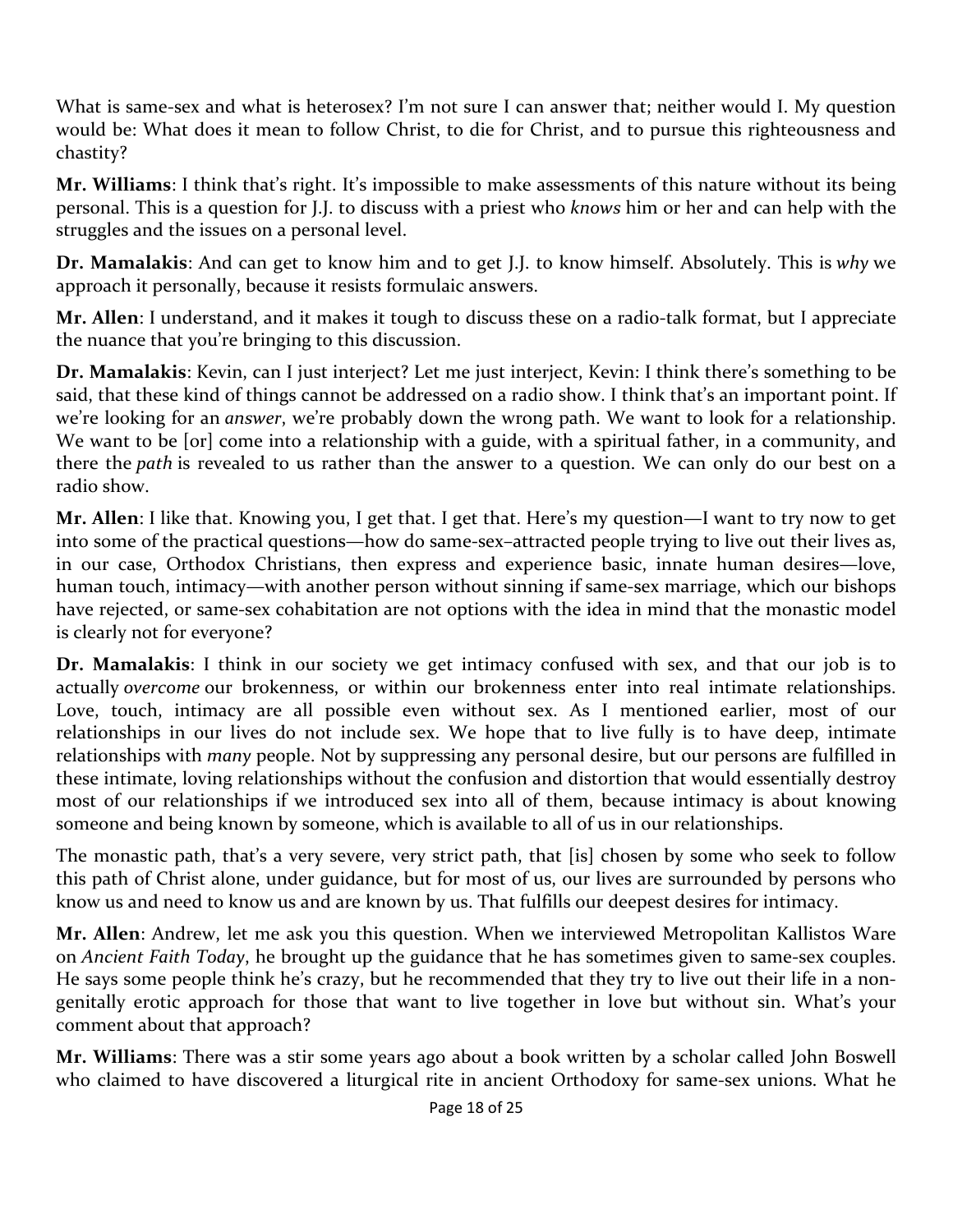had discovered was a rite called*adelphopoiesios*, which means "making of brothers." So it was a liturgical rite, and it was for joining together two men in a committed, intimate friendship. Of course, it wasn't a same-sex union in the sense that we now understand the term, as many other scholars have since pointed out. But it is a good thing that he drew our attention to this rite and its surmise, because it helps us to see that we have isolated marriage and the so-called "nuclear family" as the only place for intimacy. You might even say that, in a lot of ways, we've made marriage an idol instead of an icon, and this has come back to bite us.

Metropolitan Kallistos, when he says this, you're right, he says, "People laugh at me for saying it," but maybe his advice is *not* as silly as it seems at first glance, although it would probably not be wise to try this with a relationship that had already been sexualized. But we should probably recover the possibility for intimate friendships that are not sexual.

**Mr. Allen**: Philip, let me ask you a practical question. We've been discussing it some, but I'd like to just hit it head on. If an Orthodox parent suspects or learns from their child or relative or close friend that they're struggling with same-sex attraction, or if a person, a young person, he or she has same-sex attractions and they're in the Church, what should they do?

**Dr. Mamalakis**: The Church has such a beautiful focus on persons that the best thing to do is to find real close relations within which to *share* your particular struggles, any particular confusions that might happen, that you *stay* in communion. You enter into communion, maintaining relationships with your parents or with your child, with the Church, with the priest, with the spiritual father. The best-case scenarios are that we are *close* to the Church, that we are growing in our relationship with Christ, and that we have those who love us and those who are loved by us, so we encounter the real intimacy and fullness that comes from these relationships.

It doesn't mean that we can bless any sort of acting out on these desires, but it's best to really create an atmosphere where someone is free to share: "Here's what I'm experiencing." The problems really come in when people are condemned, isolated, shamed, or cut off in some ways, because they're told or deemed that: your struggle is not okay. The reality is that within this life of communion and intimacy, our path becomes clear, that I know many people who are very aware that this is my particular struggle, and here is how I'm living out a full life, with full relationships in a beautiful way. We live in a culture that has so many confused ideas about "I need to be this way to be full," and the Church says, "No. Enter into communion. Enter into communion sacramentally and relationally."

**Mr. Allen**: We've been talking about loving people and knowing people and risking through intimacy with people as Christians. I have a friend who has struggled with same-sex attraction since he was a very young boy, in fact, as early as he can remember. He struggles to be a faithful member of the Eastern Orthodox Church through celibacy in his case, yet he says he does not feel comfortable telling anyone at his parish of his personal struggles because he feels he would be misunderstood, rejected, or scorned. The result, and he said this to me with tears in his eyes, is a sense of loneliness and alienation. I'm even welling up as I'm asking the question. My question is: What should *our* proper response to homosexuals in and outside of the Church be? Yeah, you've answered it, but I want to come right at it and then I want to move on to the Orthodox program that you've developed.

**Dr. Mamalakis**: That's a great question, Kevin, because not only are people misunderstood, rejected, and scorned, they're oftentimes become lepers. If you find out that someone else has this people are: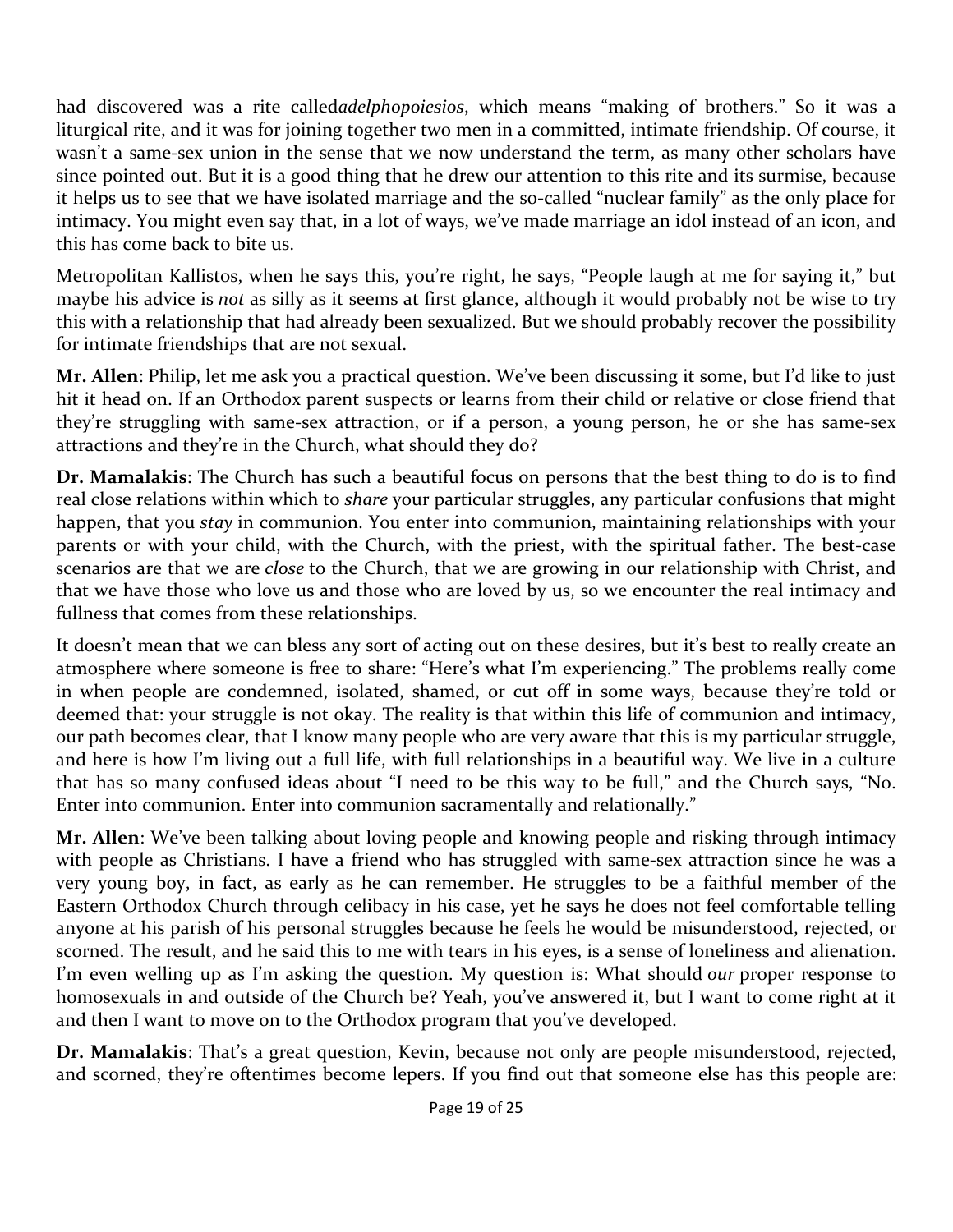"Oh my goodness, it's contagious! We can't get close!" It's all these distorted ideas that we've been mentioning all along in our program that somehow this is a different category of sin. I would say that everyone needs to be known. We need a place where we are known fully. It doesn't need to be all the people who go to church on Sunday. It needs to be *someone*. So I would encourage this person, number one, to allow himself to be known. The very fact that he's sharing with you this struggle is actually very healing. It's an antidote to isolation, the fact that he's able to speak with you.

For the rest of us in our parish, we really need to think about how we talk about these issues, and we really need to change the language of condemnation and also when churches are getting into the political battles around these issues, it can be *very*isolating to those within the community who might struggle with that. It can be confusing. So it's important for him, and I would encourage him, to get involved with people who can love him and know him for who he is as a person, and embrace whatever struggles he brings to the table.

**Mr. Allen**: Thank God. J.J., back again, gentlemen, from the chat room, asks the question: "God made me and created me this way. Why wouldn't he accept me this way?"

**Dr. Mamalakis**: Absolutely. J.J., God accepts each one of us. However, there's a recognition that God didn't create us broken. Yet each one of us carries a brokenness, so we can't say that heterosexuals aren't broken, and homosexuals *are* broken. We can actually reflect on the fact that each one of us is broken in some way. So we can't say, "Well, God created me broken, so I should just act out of my brokenness." Actually, God creates us, and we find ourselves broken, and it becomes an invitation to receive the love of God, to be known by Christ and enter a relationship with Christ. That relationship is healing, and we don't want to do anything to limit what that looks like, that we really don't know who we are *until we're transformed in the Holy Spirit*.

The answer to "This is the way I am" is actually not entirely accurate. That might be who we are right now, but it's actually *not* who we are. We only *become* who we are when we're filled with the Holy Spirit. I want to challenge you and invite you to leave the question of who you are *open* for the rest of your life to see who you become and how you become as you're transformed in the Holy Spirit. That's the same for me, that's the same for Andrew, it's the same for Kevin, it's the same for each one of us.

**Mr. Williams**: Yes, I think it's important to say, more than our brokenness not defining us, it's [that] our particular brokenness is a particular vocation. Just because we've been given this thing that seems like a thorn in the flesh, in the Holy Spirit it can be transformed into something beautiful and glorious. This is like the wounds of Christ. After the crucifixion, those wounds are glorified wounds. He still has the wounds in the resurrection. Everything that is still is. Nothing was taken away. But the wounds, by going through the suffering and living through the suffering, the wounds have been glorified. Every one of us has a brokenness that's a vocation.

**Dr. Mamalakis**: It's a vocation because it'll determine the unique path that J.J. is going to navigate. I would reject anyone who's going to try and categorize J.J. into this or that or someone who's going to limit that to a brokenness. But his brokenness, like Andrew said, will actually shape his particular vocation. The goal in the invitation is to be a priest: to die to Christ, to pursue righteousness, and watch how the Holy Spirit gives, offers, and reveals a beautiful vocation for you.

**Mr. Allen**: Gentlemen, I want to move into the second part of our program. This is where we're going to extend our conversation a little bit further and talk about the Orthodox group therapy program that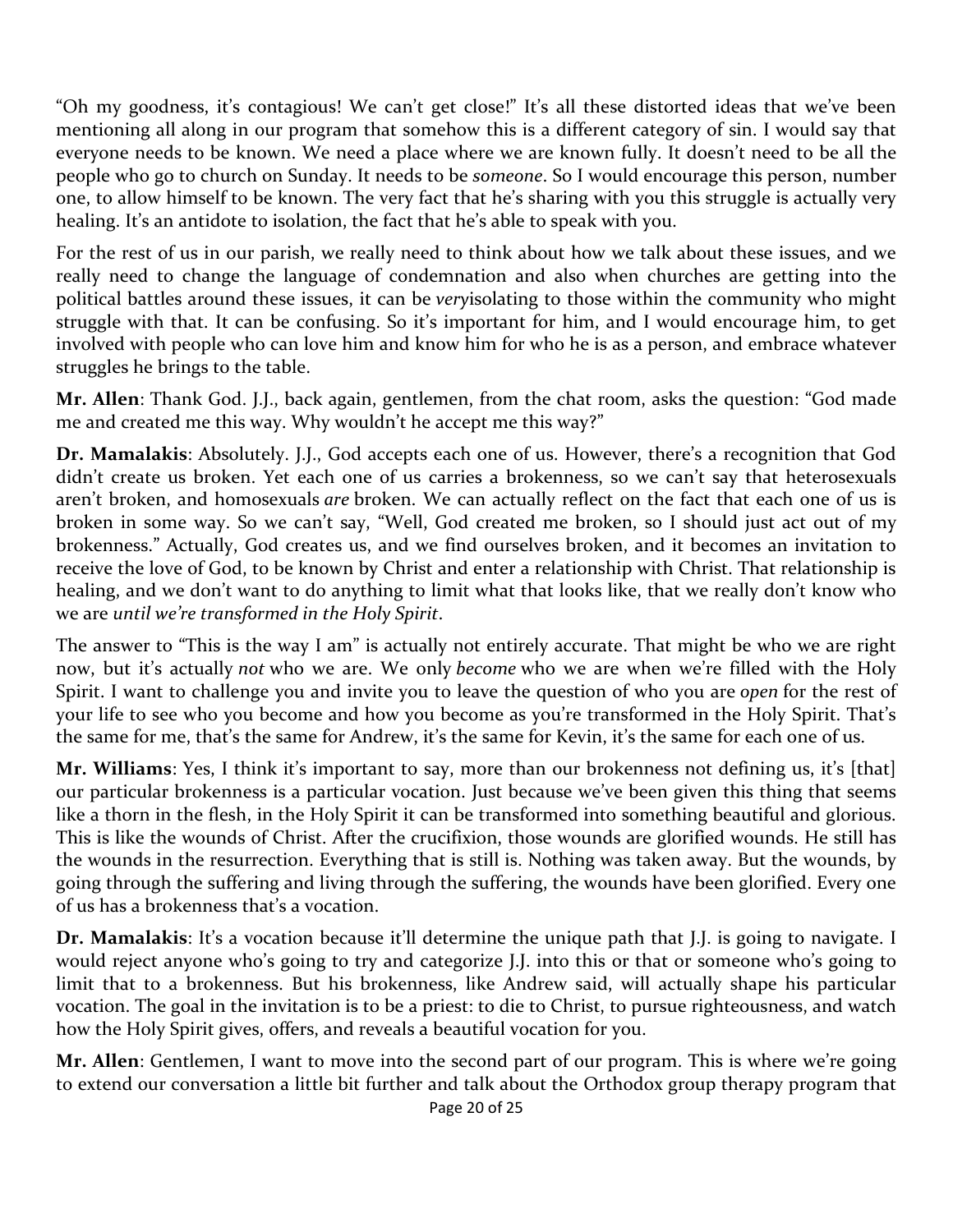you've developed: "The Freedom to Live in the Image of God." Let me direct this towards Andrew if I might. Andrew, what is the goal of the program? Is it to change the feelings, desires, and predispositions of the participants or to help participants struggle against and resist them?

**Mr. Williams**: It's certainly not our role to change people or to "fix" them or "cure" them or whatever. Basically, the idea is that we can bring hope to people's lives so that we know, for all of us, how to express who we are in a way that, as I said earlier on, honors God and honors our neighbor; and to put all of us into the freedom of the Orthodox path, which doesn't tie us down. It's sin that limits us, and in the Holy Spirit we are unlimited. All of our commandments are negative—don't do this and don't do that—because we can't say what you *have* to do, because what you have to do is really something that's an infinite world of possibilities.

So we introduce possibilities; we introduce approaches; we give an environment where we can all try and open ourselves up to the light of Christ. We're all participants in the program. We don't really make a distinction between leaders and non-leaders. We all participate, and our basic aim is to shed the light of Christ into our lives and to find our vocation.

**Mr. Allen**: Speaking as a layman who has not had much experience with this area at all, I'm wondering—and you've said what you're goal is *not*, but I'm wondering—have you experienced situations, Andrew, where men or women who have struggled with same-sex attraction have become heterosexual?

**Mr. Williams**: I think Philip mentioned earlier that we kind of reject the terminology and the idea that sexuality is a condition, so the terminology of "a homosexual" and "a heterosexual"... And I said earlier that changes in sexual desire are inevitable, so transformation is possible. But to make it your goal, to aim at becoming heterosexual, is a kind of idolatry. It's not a healing goal at all. It's not a Christian goal. Our aim is just to grow closer to God by learning how to deal with our passions.

It's interesting that when the terms "homosexual" and "heterosexual" first came into existence—which was only about 130 years ago—*both* were used for neurotic conditions. Both "homosexual" and "heterosexual" were considered to be neuroses. Nobody thought of "heterosexual" as normal sexuality then. It only began to be used that way toward the middle of the 20th century, and really only in popular use since the 1960s had it been that normal sexuality, so-called, as been equated with heterosexuality, so-called. So as Christians, our goal is not heterosexuality; it's a full-blooded and faithful desire for God, which has as one of its results a life of chastity.

**Dr. Mamalakis**: We wouldn't want to hint the success of something be that we're never tempted, because we'll be tempted, we know, until the day we die. So the goal is not to never be tempted, but to pursue transformation in the face of temptation.

**Mr. Williams**: I'd just add, to be more direct, I suppose, as it may look as if I was avoiding the question; I don't want to avoid the question. Yes, I've seen people experience transformation in desires from being exclusively same-sex attracted to not being same-sex attracted in experience. But those people that I know for whom that has happened did not aim at that as the goal. Their goal in any kind of therapy or whatever program they were in has been to grow closer to Christ and to find their true vocation; it has not been, as it were, to "convert" to heterosexuality.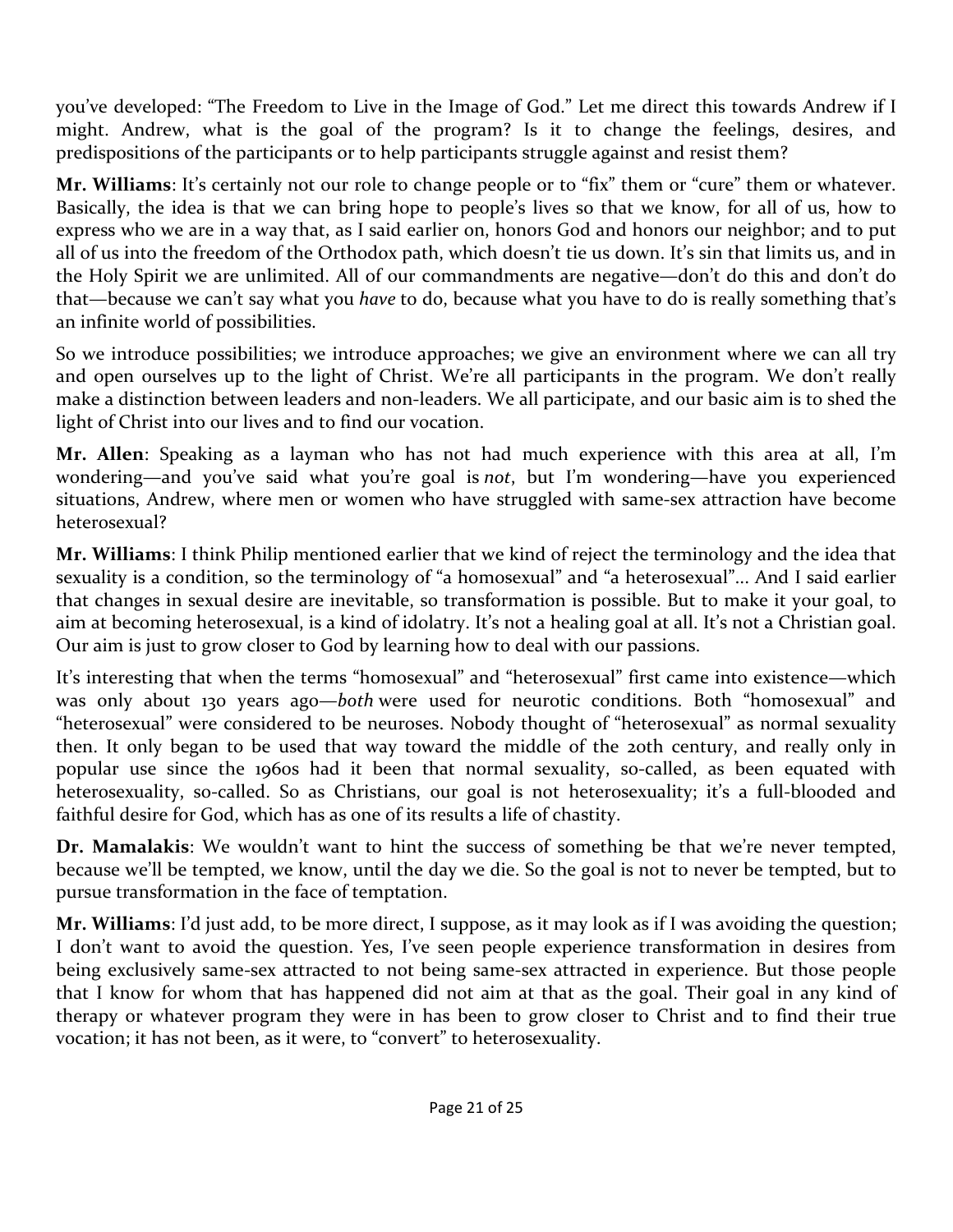**Mr. Allen**: Andrew, I want to follow up on something you said previous to your last comment—which I appreciate, by the way; thank you for being so direct—and that is this: you mentioned chastity in the context of marriage, I believe. There's going to be somebody out there, including myself in this case, who's going to say, "I don't get the chaste thing when it comes to marriage. I may not have the correct definition of 'chaste,' but I'm thinking 'chaste' meaning no sexual activity."

**Mr. Williams**: Right, well, 'chaste' actually means no sexual activity outside of marriage, and that includes lust and it includes, as we said earlier—Jesus said that to lust after another woman is the same as adultery. In fact, it's interesting: if you look at the Greek, it's even stronger than it seems in English, because the "adultery" is a word that has a direct object, so it's like "to commit adultery *to* somebody." That's what we do when we lust after someone is actually to commit adultery *against* them without their consent, and if we talk about sex without consent, we're talking about rape. "A lustful thought" for another woman is actually "rape." Any kind of expression of sexual activity outside marriage is unchastity.

**Dr. Mamalakis**: Chastity is actually a broader term than just sex. It has this idea of being selfcontrolled, not a slave to your desires. Marriage is actually a journey of being transformed so that you are *not* a slave to your desires. So chastity and marriage are like Gregory Nazianzus writes that marriage actually nurtures chastity, that in the marriage journey, you're transformed such that you're not constantly acting out of your desires, and within the relationship you acquire a chastity, a self-control, across the whole relationship.

**Mr. Williams**: And across all the passions.

**Mr. Allen**: I'm being told I've got a few more minutes to go. I was a little surprised when I saw the syllabus and the materials and talked to you about the inclusive nature of "The Freedom to Live in the Image of God" program, and I think this has to do with the way my brain works, that is, I was categorizing same-sex attraction as this thing in and of itself. In fact, the program is for, as you mentioned, anyone and everyone dealing with sexual issues, and that would include, you said it, fetishism, domestic violence, promiscuity, adultery, divorce, the broader effects of all of these, child abuse, and early sexualization. Are you not trivializing same-sex attraction in some way by including them with all these others and kind of lumping all these in one place?

**Mr. Williams**: No, I don't think so. We have one therapeutic path in the tradition, which is for everybody. We work on the passions, not on the objects of the passions. The only reason, actually, we *limit* it to these kinds of issues is because we want to focus on them and use clear examples and help each other with shared experiences that are obviously common, but *none* of these issues are trivial to the people who are struggling with them. In fact, I can definitely say that in some cases some people have found same-sex attraction to be easier to deal with than other things like pornography addiction, which sometimes proves to be more difficult. Everybody is unique; everybody's situation is unique. We can't make blanket judgments like that, I don't think.

**Mr. Allen**: Is a rational understanding of these issues, as I would expect would be part of the therapeutic process, in fact curative, or will it always require sacrifice and struggle against these very passions?

**Dr. Mamalakis**: You know, Kevin, sometimes insight alone can be very freeing, because when we're confused about how to understand things or can't make sense of what we're feeling or thinking, it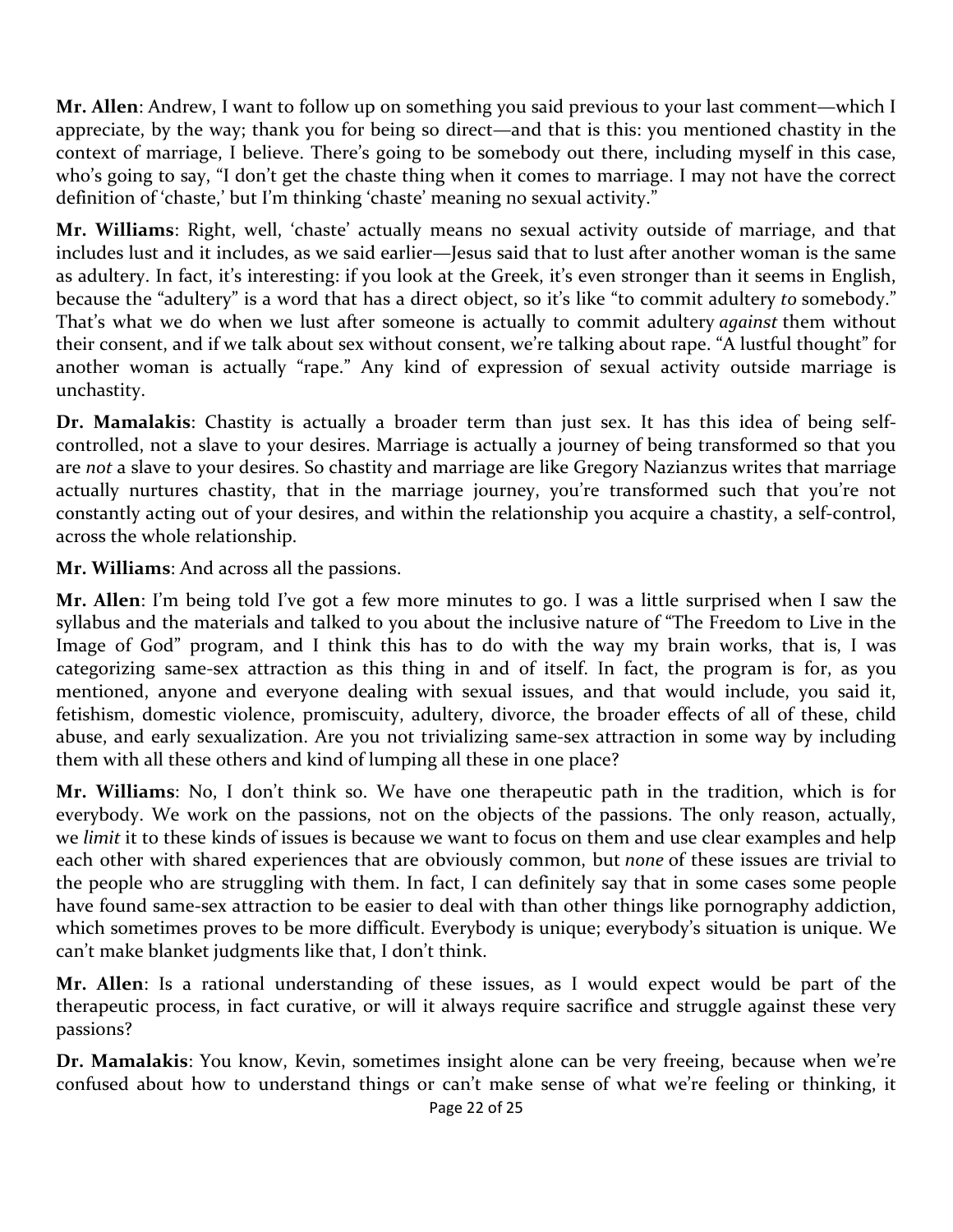makes it really difficult to pursue a path. But understanding the path, alone, is not the same as walking the path. In many ways, this program doesn't solve any problems, and it doesn't take away the struggles. What it does is it kind of levels the playing field. By changing how we think of the problem or even what we think the problem is, *everything* changes.

Learning that it's okay to experience temptation and learning that pursuing chastity *even in the little things* enables you to resist *greater* temptations—these types of things teach us *how* to fight. So the insight allows us to see the path, but it doesn't change from the process of walking the path. We're always going to struggle with temptations, but as we experience the transformation that comes in the *face* of these struggles, then we learn more and more. It kind of affirms itself that we encounter God's love, which changes our approach to our brokenness, and then we experience our brokenness actually as not a problem to be solved, that our brokenness is just a fact to be transformed in communion of love, which then enables us to shift our whole focus, that we're actually not having a group [so] that we can stop acting out on these desires. No, we're actually a group that's focused on pursuing loving communion with God and neighbor.

**Mr. Allen**: I love it. We have a call from Andrew from New Mexico. Andrew, good evening.

**Andrew**: Hi, guys. It's great to hear your show. One of the things that as an Orthodox Christian that has really supported my journey in chastity [is] the teachings of Pope John Paul II, especially his theology of the body. What I'd like to ask the panel: is there anything in his work or in his body of thought that is unhealthy for an Orthodox Christian to engage?

**Mr. Williams**: That's a hard question to answer, because his writings are very extensive! I can't say that I've read all of them. I've also found some very nice things in some of his reflections on the Song of Songs. Very nice.

**Dr. Mamalakis**: And on marriage.

**Mr. Williams**: I can't say that I've noticed anything that is unhelpful, but I wouldn't like to categorically say that it's not there.

**Andrew**: Well, I think that there are a lot of Orthodox Christians who, when they hear the [name] John Paul II, are immediately taken back. I have found that when I have engaged his work, it's been very helpful for my spiritual journey.

**Mr. Williams**: Yes, that's good.

**Dr. Mamalakis**: That's great, because what the Church reveals to us is not Orthodoxy, but it's reality. As we understand God's revelation as simply reality, then we can affirm reality wherever it exists, and it actually frees us up to recognize that which is beautiful. It exists in the writings of John Paul II, but that doesn't undermine our faith. It just witnesses that, as Orthodox, we don't possess the truth, because the truth is not something that you possess. It's something you live within, in relation to, and die to, and it exists; it's what sustains the universe.

**Andrew**: Thank you very much.

**Mr. Allen**: Thanks for your call, Andrew. Gentlemen, I have another one from Sean from Massachusetts. Sean, good evening; thank you for calling. Sean, are you there? Hello? Do I have Sean on the line?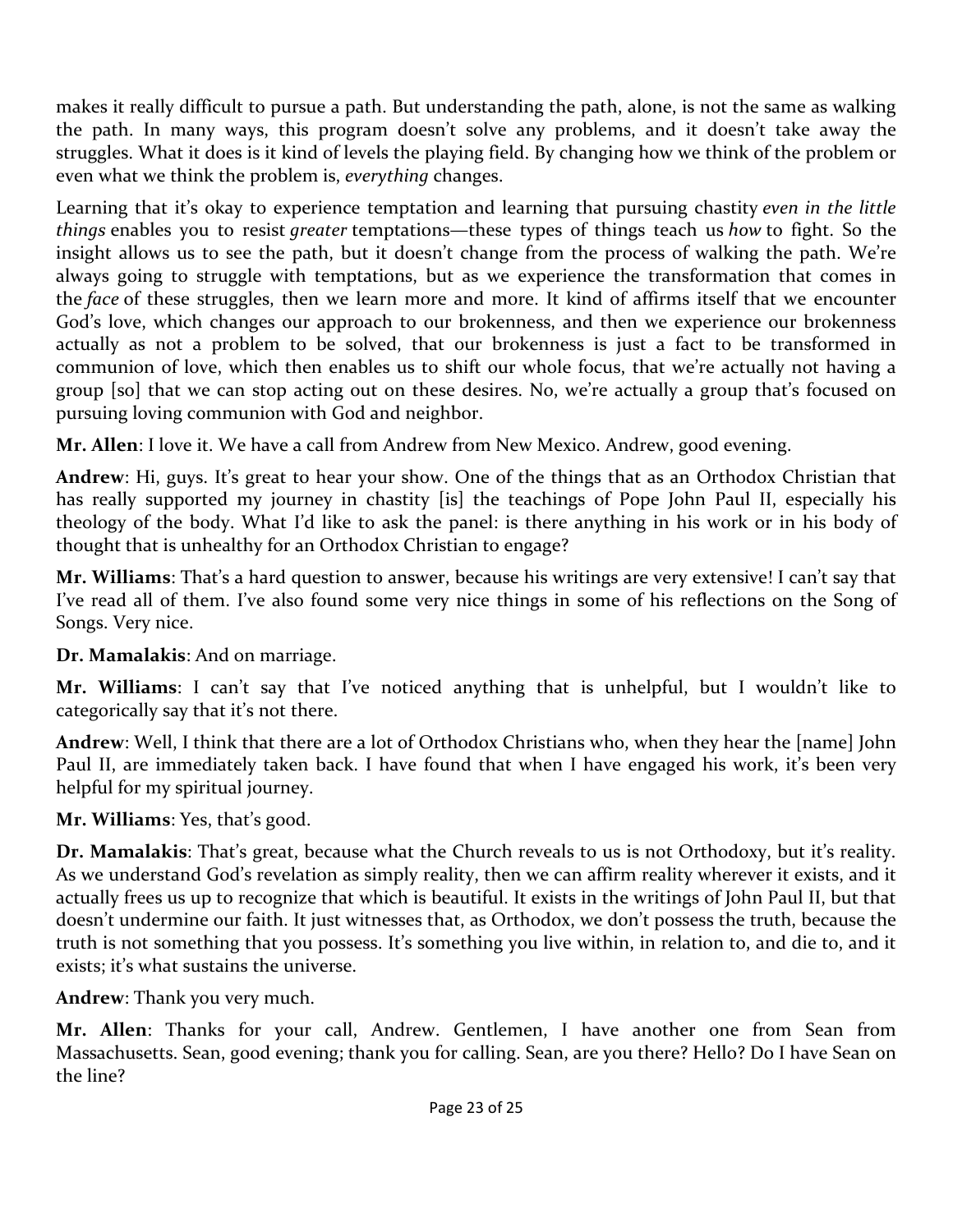**Sean**: Yes, you do.

**Mr. Allen**: Hi, Sean. What's your question, please? And good evening.

**Sean**: Good evening! How are you, Kevin?

**Mr. Allen**: I'm doing very well. Thank you so much.

**Sean**: My question was: where can we go to find out more about the programs at Holy Cross.

**Mr. Allen**: That's a great question.

**Sean**: I live in the area, so I'm interested.

**Dr. Mamalakis**: Sean, you're welcome to make a personal contact with me. I'd be happy to answer your questions and send you that information. The program itself is in a real transition now, but what we know is that there's a real need in the United States to facilitate these conversations in a respectful way, and you can reach me directly through my email or the website if you'd like.

**Sean**: What's the email or the website?

**Dr. Mamalakis**: I'll give you two emails. If you'd like to find more information on this specific program, "Freedom to Live," the email is mail.ftlive@yahoo.com. Or you can reach me at pmamalakis@hchc.edu.

**Sean**: Can you spell that?

**Dr. Mamalakis**: I could. What I would suggest is that you visit the website at Holy Cross in Brookline. You'll see it there in the faculty.

**Sean**: All right. Perfect!

**Mr. Allen**: Thank you so much, Sean. I appreciate your call.

**Dr. Mamalakis**: I look forward to hearing from you.

**Sean**: Have a good night, now!

**Mr. Allen**: Thank you for your calling. What is the ultimate shape and form, gentlemen, as we're coming to a close here; what do you imagine and hope this program will take in terms of shape and form? Will it be a very broad program all over the country? Who will train it? Are you thinking in terms of expanding it? Where do you see yourselves down the road in terms of your vision for this program?

**Mr. Williams**: I think it's important to have no expectations, so I don't have any expectations, but what we're hoping is that this is going to be a useful resource, that people are going to find it helpful, and that therefore it's going to spread if that's the case. It should be a pastoral resource that's available to people, and hopefully, yes, it will be available to people wherever it's needed. And hopefully it will also be a contribution to our understanding to how we understand these questions in line with our tradition. I am sure that we'll get feedback from people who both agree and disagree with what we're doing.

**Mr. Allen**: Well, *I* hope, speaking personally, that we have a program like this in all of the major Orthodox churches around the country eventually long-term. You'll have to bilocate or something; I don't know what you'll have to do.